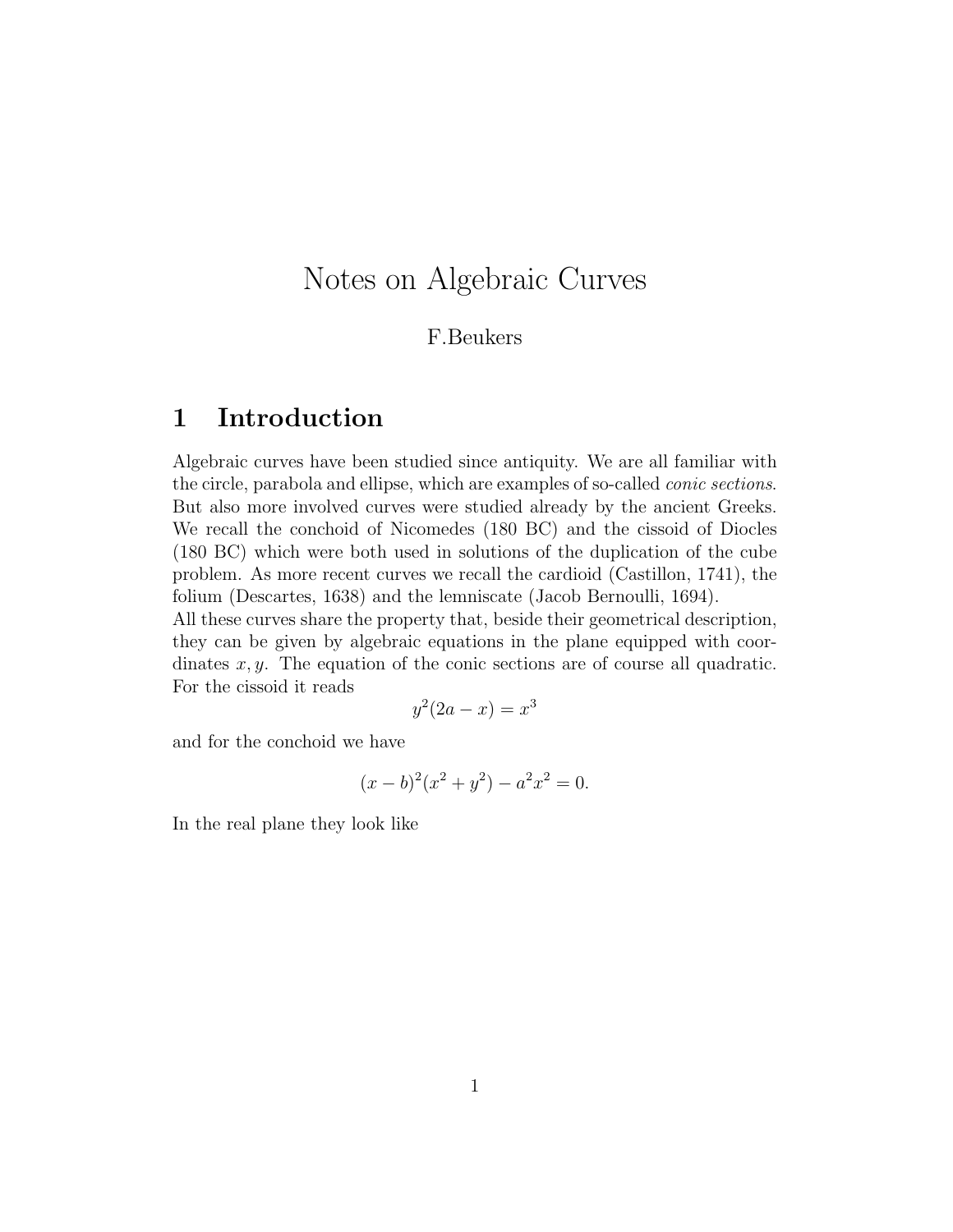

The equation of the Folium reads

$$
x^3 + y^3 = 3axy
$$

for the Cardiod we have

$$
(x2 + y2 - axy)2 = 4a2(x2 + y2).
$$

Their real points look like



Finally the lemniscate is given by

$$
(x^2 + y^2)^2 - a^2(x^2 - y^2) = 0
$$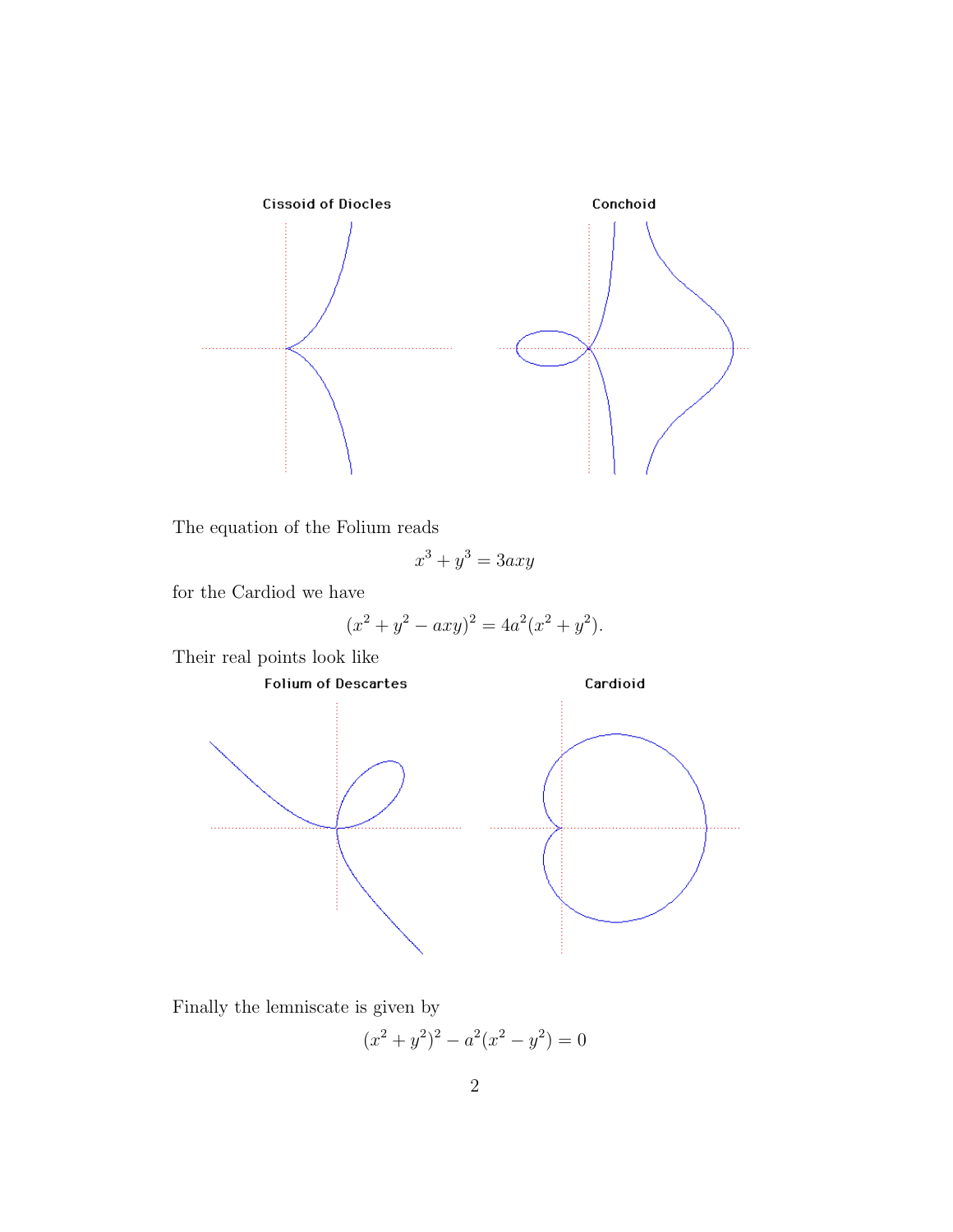and it looks like



In the above pictures we have basically drawn the curves as subset of  $\mathbb{R}^2$ . However, it is also possible to consider curves given by equations with complex coeffients or even coefficients from finite fields. They are a little harder to draw though.

**Definition 1.1** Let  $k$  be a field. A (plane, affine) algebraic curve defined over k is an equation of the form

$$
F(x,y) = 0
$$

where  $F \in k[X, Y]$ .

Above we have considered curves defined over  $\mathbb{R}$ , which we shall call real (algebraic) curves. When the coefficients of the defining equation are in  $\mathbb C$ we speak of a complex (algebraic) curve. We have very formally defined an algebraic curve by an equation. Of course there are also solutions to this equation. We shall call these solutions the points of our curve. More precisely,

**Definition 1.2** Let C be an algebraic curve defined by  $F(x, y) = 0$  with  $F \in k[X, Y]$ . Let K be a field containing k (possibly  $K = k$ ). The Krational points of C are the solutions of  $F(x, y) = 0$  in  $x, y \in K$ . Notation:  $C(K).$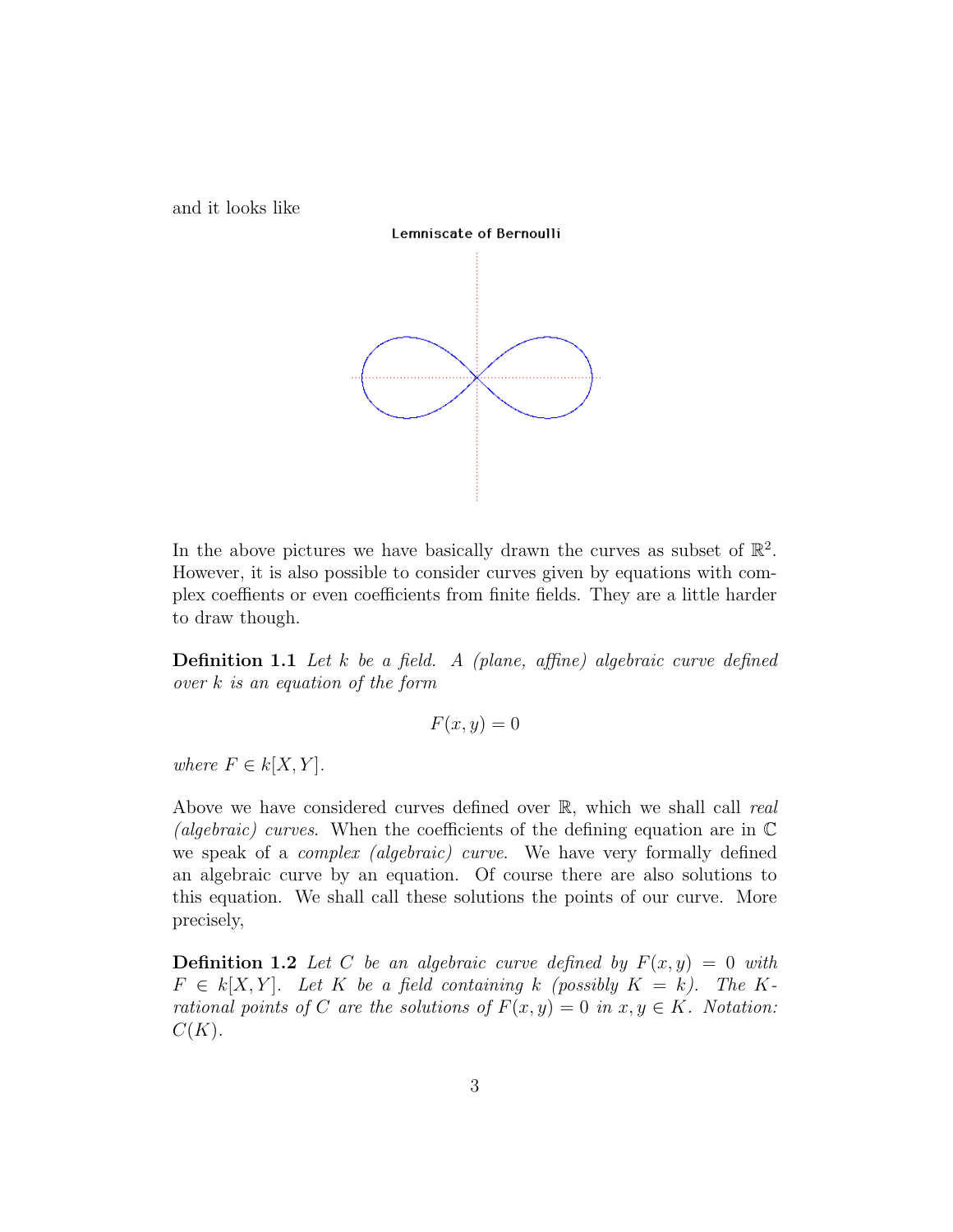In the pictures above we have drawn the set of real points  $C(\mathbb{R})$  of our curves. Of course we can also consider the *complex points*  $C(\mathbb{C})$  which is what we shall do later on.

**Definition 1.3** Let C be a curve given by  $F(x, y) = 0$  with  $F \in k[X, Y]$ . We shall call C irreducible over  $k$  if  $F$  is an irreducible polynomial in the ring  $k[X, Y]$ . We shall call C absolutely irreducible, or geometrically irreducible, if F is irreducible in  $\overline{k}[X, Y]$ , where  $\overline{k}$  is the algebraic closure of k.

For example, let C be the curve given by  $x^3 + y^3 + 1 - 3xy = 0$ . It is irreducible over  $\mathbb{Q}$  because  $x^3 + y^3 + 1 - 3xy$  is irreducible in  $\mathbb{Q}[x, y]$ . It is reducible over  $\mathbb{Q}(\sqrt{-3})$  however, because

$$
x^{3} + y^{3} + 1 - 3xy = (x + y + 1)(x + \omega y + \omega^{2})(x + \omega^{2} y + \omega)
$$

where  $\omega = (-1 + \sqrt{-3})/2$  is a cube root of unity.

On the other hand, the curve  $x^3 + y^3 + 1 = 0$  is absolutely irreducible because  $x^3 + y^3 + 1$  is irreducible in  $\mathbb{C}[x, y]$ .

Although many of the things we discuss in this course hold for general fields  $k$  we shall confine ourselves to real and complex curves, together with their real and/or complex points. At this point it is interesting to note that the real points of a real curve do not always reflect the properties of the curve (that is: its defining equation). For example, the equations  $x^2 + y^2 + 1 = 0$ and  $x^2 + 2y^2 + 3 = 0$  are clearly distinct curves, yet they have the same set of real points, namely the empty one. Another observation, the polynomial  $y^2 - (x^3 - x)$  is absolutely irreducible, whereas the real points of  $y^2 = x^3 - x$ look like

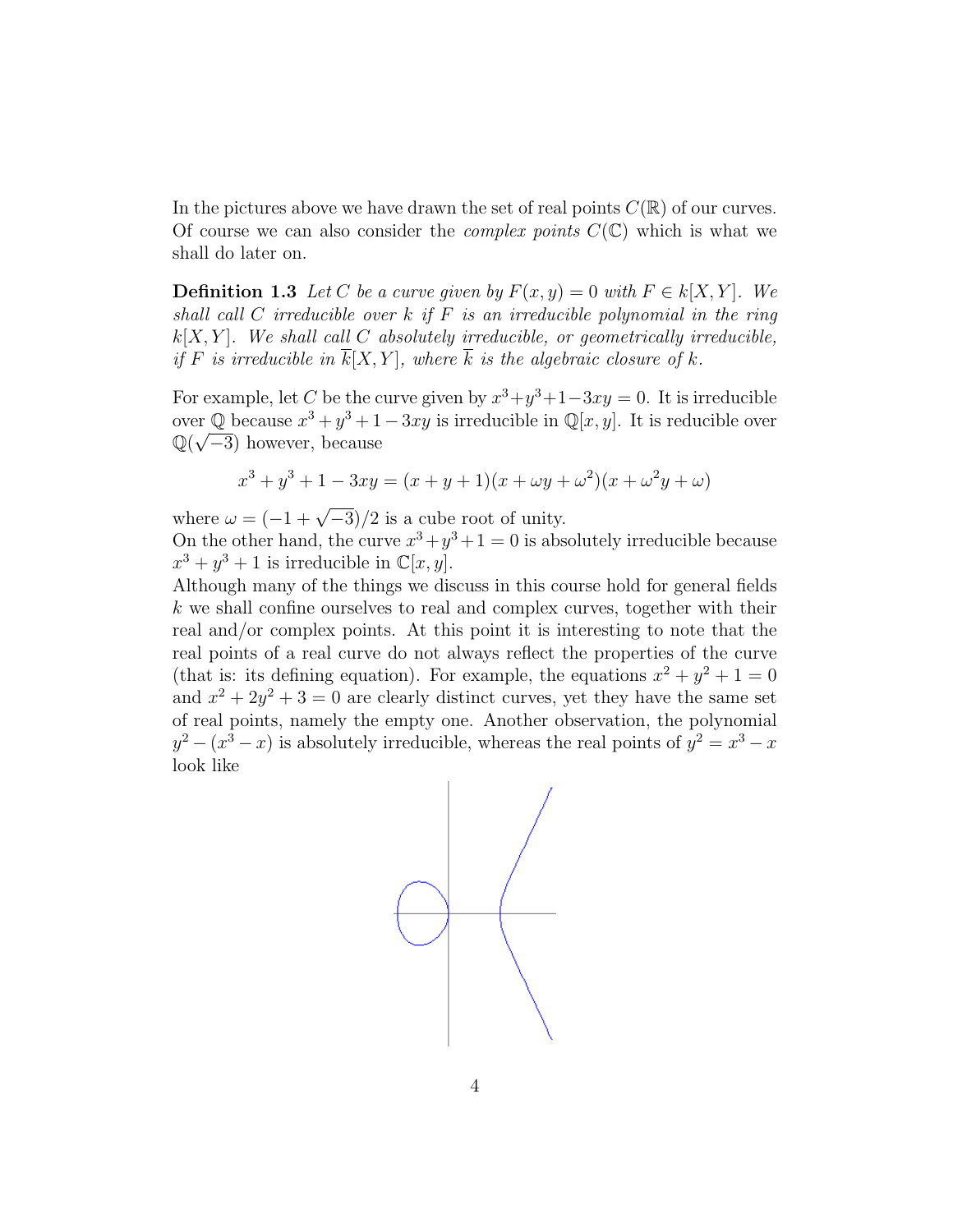In other words,  $C(\mathbb{R})$  consists of two topological components, but we tagged the curve as being irreducible. All this will prompt us to look at the complex points of an algebraic curve rather than the real ones. In the next section we will find some more motivation for this.

## 2 Bezout's inequality

In this section we consider the intersection of two algebraic curves. Suppose the curves are given by  $F(x, y) = 0$  and  $G(x, y) = 0$ , then we shall be interested in their common solutions. In order to solve this system of equations we need to introduce some elimination theory for polynomial equations. In general this is done using so-called Gröbner basis techniques, but here we can confine ourselves to introducing the resultant of two polynomials.

In the section we let  $R$  be an integral domain. This is a commutative ring with  $1(\neq 0)$  and no zero-divisors. To such a ring we can associate its field of quotients which we denote by  $K$ . To fix ideas we can think of the pairs  $R = \mathbb{Z}, K = \mathbb{Q}$  or  $R = \mathbb{Q}[y], K = \mathbb{Q}(y)$ . The ring of polynomials with coefficients in R is denoted by  $R[x]$ . We recall the following theorem.

**Theorem 2.1** Suppose R is a unique factorisation ring. Then the same holds for  $R[x]$ .

As a consequence we have unique factorisation in  $\mathbb{Z}[x]$ . By induction on n we can also show that we have unique factorisation in any polynomial ring  $K[x_1, x_2, \ldots, x_n]$  where K is a field.

Consider two polynomials  $F(x)$ ,  $G(x) \in R[x]$  and write them in the form  $F(x) = p_m x^m + p_{m-1} x^{m-1} + \cdots + p_1 x + p_0$ ,  $G(x) = q_n x^n + \cdots + q_1 x + q_0$ . The resultant of F and G is given by the determinant of the so-called Sylvester matrix

$$
Res(F, G) = det \begin{pmatrix} p_0 & p_1 & \cdots & p_m & 0 & \cdots & 0 \\ 0 & p_0 & \cdots & p_{m-1} & p_m & \cdots & 0 \\ \vdots & & & & & \vdots \\ 0 & 0 & \cdots & p_0 & p_1 & \cdots & p_m \\ q_0 & q_1 & \cdots & q_n & 0 & \cdots & 0 \\ 0 & q_0 & \cdots & q_{n-1} & q_n & \cdots & 0 \\ \vdots & & & & & \vdots \\ 0 & 0 & \cdots & q_0 & q_{n-1} & q_n \end{pmatrix}
$$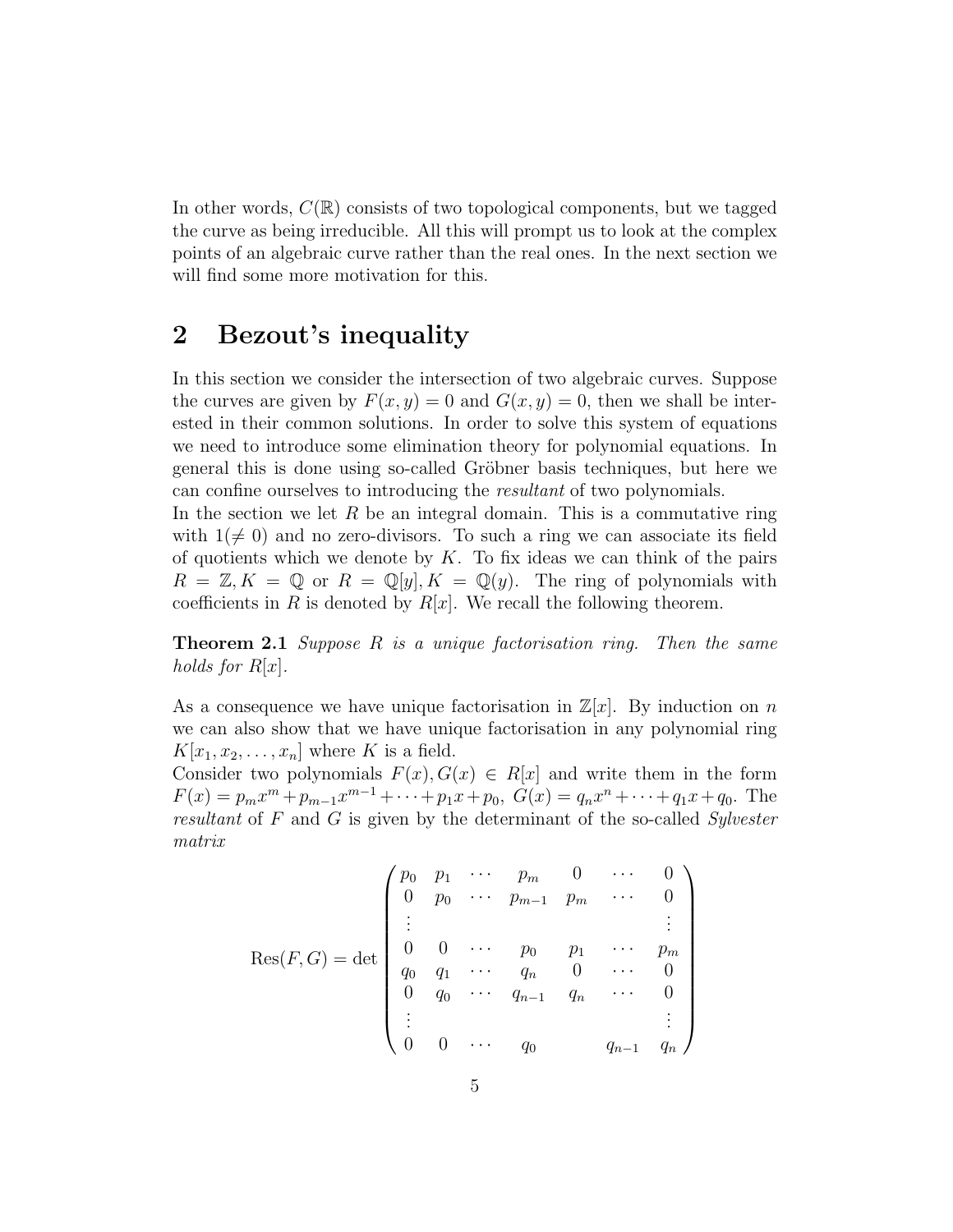As a rule of thumb, the row with the entries  $p_i$  occurs n times, the row with the  $q_i$  occurs m times.

Examples,

$$
Res(x^{4} - 4x^{2} + 3x - 2, x^{4} + 5x^{3} - 2x + 1) = -4457
$$
, where  $R = \mathbb{Z}$ 

and

Res
$$
(x^2+2y^2x+y, x^3-yx^2-y^3) = y^3(1+y-5y^3+4y^5+8y^6)
$$
, where  $R = \mathbb{Q}[y]$ 

**Theorem 2.2** Let  $F(x), G(x) \in R[x]$  be two polynomials of degree n and m respectively. Then there exist polynomials  $A(x), B(x) \in R[x]$  of degrees  $\lt m$ and  $\lt n$  respectively, such that

$$
Res(F, G) = A(x)F(x) + B(x)G(x).
$$

Moreover, assuming that R is a unique factorisation ring, we have  $\text{Res}(F, G) =$ 0 if and only if  $F, G$  have a common divisor of positive degree in x.

**Proof** To the first column of the determinant we add  $x$  times the second column,  $x^2$  times the third column, etc until  $x^{m+n-1}$  times the last column. After these additions the first column looks like

$$
(F(x),xF(x),\ldots,x^{n-1}F(x),G(x),\ldots,x^{m-1}G(x))t.
$$

All entries of the other columns are in  $R$ . Develop the determinant along this first column and we obtain a relation of the form  $A(x)F(x) + B(x)G(x) =$  $Res(F, G)$ , where A, B are polynomials of degrees at most  $n-1, m-1$  respectively.

Suppose  $F, G$  have a common divisor of positive degree. Then this divisor divides  $\text{Res}(F, G)$  which is only possible if  $\text{Res}(F, G) = 0$ . Suppose conversely that  $\text{Res}(F, G) = 0$ . Then the rows of the Sylvester matrix satisfy a nontrivial linear dependence relation with coeffcients in  $K$ , hence coefficients in R. Denote the coefficients of such a dependence relation by

 $(a_0, a_1, \ldots, a_{n-1}, b_0, b_1, \ldots, b_{m-1}).$ 

Write  $\tilde{A}(x) = a_0 + a_1 x + \dots + a_{n-1} x^{n-1}$  and  $\tilde{B}(x) = b_0 + b_1 x + \dots + b_{m-1} x^{m-1}$ and notice that the dependence relation implies that  $\tilde{A}(x)F(x)+\tilde{B}(x)G(x)$  = 0. So  $G(x)$  divides  $A(x)F(x)$ . Since  $deg(G) = n > n - 1 \ge deg(A)$  we see that  $F, G$  must have a common divisor. Notice that we could not use the polynomials  $A(x)$ ,  $B(x)$  since we cannot assure that they are non-trivial.

qed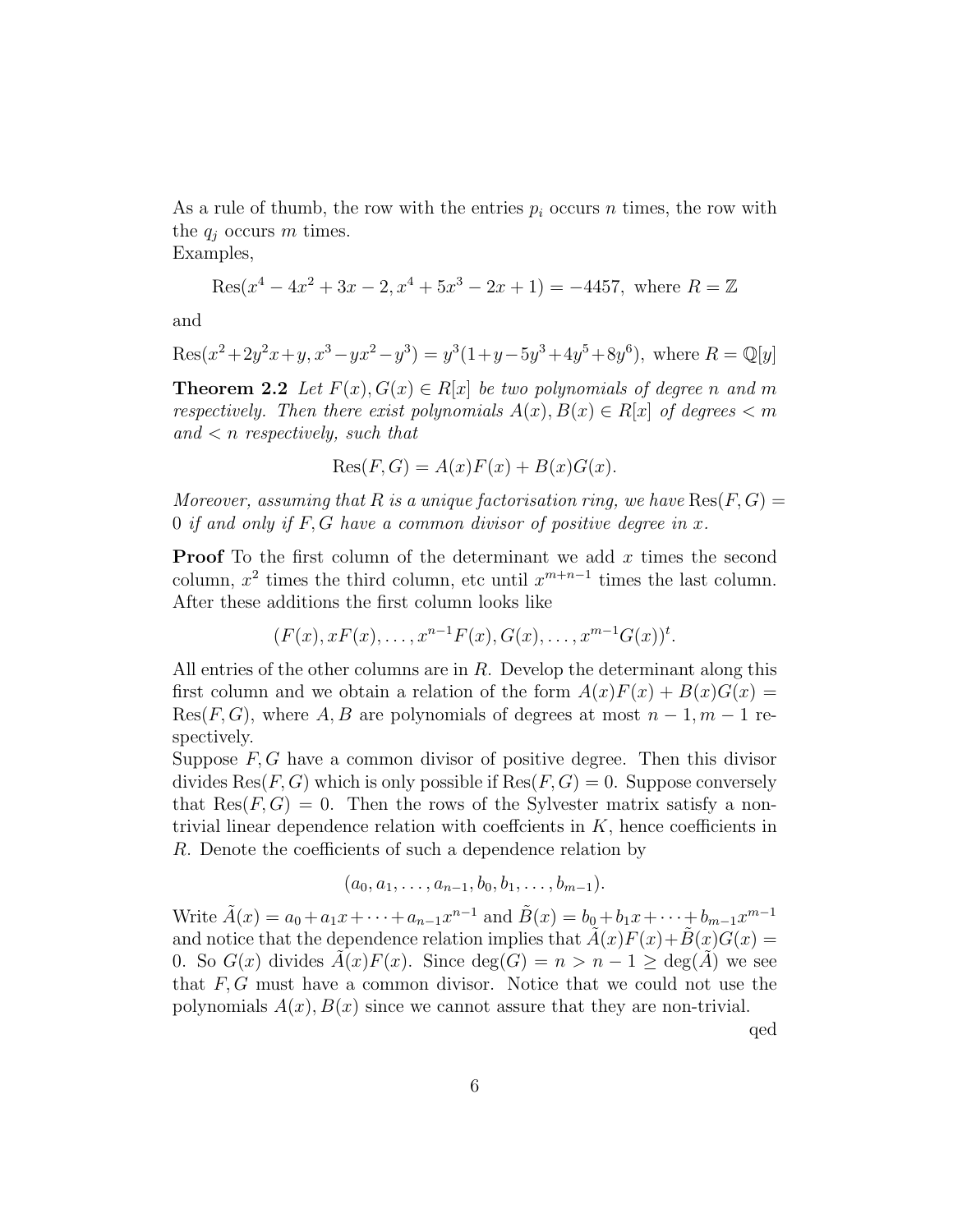**Proposition 2.3** Let notations be as above. Consider the resultant of  $F, G$ as polynomial in their coefficients  $p_i, q_j$ . Then, for any monomial

$$
p_0^{n_0}\cdots p_m^{n_m}q_0^{m_0}\cdots q_n^{m_n}
$$

occurring in  $\text{Res}(F, G)$  we have that

1.  $\sum_{i=0}^{m} n_i = n$  and  $\sum_{j=0}^{n} m_j = m$ 2.  $\sum_{i=0}^{m} in_i + \sum_{j=0}^{n} jm_j = mn$ 

Proof. The first property follows immediately from the shape of the Sylvester matrix. To see the second property we consider  $\text{Res}(F(\lambda x), G(\lambda x))$ . In the Sylvester matrix for  $F(\lambda x)$ ,  $G(\lambda x)$  we multiply the the second row with  $\lambda$ , the third with  $\lambda^2$  untill the *n*-th row with  $\lambda^{n-1}$ . Then we multiply the *n* + 2-nd row with  $\lambda$ , the  $n+3$ -rd with  $\lambda^2$ , etcetera untill the  $n+m$ -th with  $\lambda^{m-1}$ . The value of this new determinant is  $\lambda^{n(n-1)/2+m(m-1)/2}$ Res $(F(\lambda x), G(\lambda x))$ . On the other hand we see that the same determinant can be obtained from the Sylvester determinant of  $F(x)$ ,  $G(x)$  by multiplication of the second column with  $\lambda$ , the third column with  $\lambda^2$ , etcetera, untill the  $m + n$ -th column with  $\lambda^{m+n-1}$ . Thus we see that the new determinant equals  $\lambda^{(m+n)(m+n-1)/2}$ Res $(F(x), G(x))$ as well. Since  $(m+n)(m+n-1)/2 - n(n-1)/2 - m(m-1)/2 = mn$  we conclude that

$$
Res(F(\lambda x), G(\lambda x)) = \lambda^{mn} Res(F, G),
$$

which proves our second statement.

qed

As illustration we consider the resultant of the quadratric polynomials  $F =$  $p_0 + p_1 x + p_2 x^2$  and  $G = q_0 + q_1 x + q_2 x^2$  which is defined as

$$
\begin{vmatrix} p_0 & p_1 & p_2 & 0 \ 0 & p_0 & p_1 & p_2 \ q_0 & q_1 & q_2 & 0 \ 0 & q_0 & q_1 & q_2 \ \end{vmatrix}
$$

and whose value is

$$
p_2^2 q_0^2 - p_1 p_2 q_0 q_1 + p_0 p_2 q_1^2 + p_1^2 q_0 q_2
$$
  
-2p\_0 p\_2 q\_0 q\_2 - p\_0 p\_1 q\_1 q\_2 + p\_0^2 q\_2^2.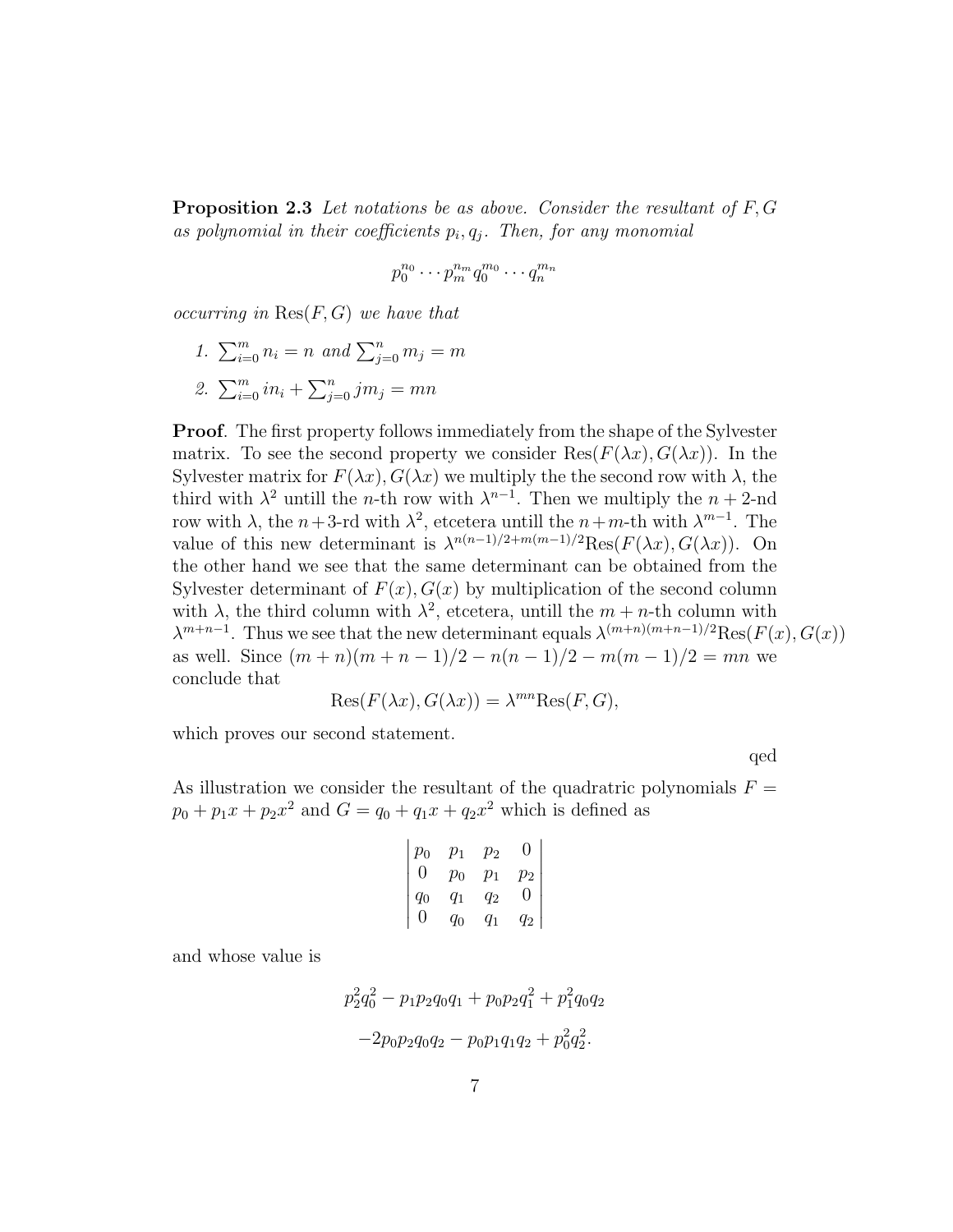You can easily verify our Proposition in the case of this resultant. In each term there are two factor  $p_i$  and two factors  $q_i$  and the weighted degree of each term is 4. Notice that if we replace  $p_i$  by  $p_i \lambda^i$  and  $q_j$  by  $q_j \lambda^j$  in each term, each such term is multiplied by  $\lambda^4$ . This can be seen directly from the Sylvester determinant expression,

$$
Res(F(\lambda x), G(\lambda x)) = \begin{vmatrix} p_0 & p_1 \lambda & p_2 \lambda^2 & 0 \\ 0 & p_0 & p_1 \lambda & p_2 \lambda^2 \\ q_0 & q_1 \lambda & q_2 \lambda^2 & 0 \\ 0 & q_0 & q_1 \lambda & q_2 \lambda^2 \end{vmatrix} = \lambda^{-2} \begin{vmatrix} p_0 & p_1 \lambda & p_2 \lambda^2 & 0 \\ 0 & p_0 \lambda & p_1 \lambda^2 & p_2 \lambda^3 \\ q_0 & q_1 \lambda & q_2 \lambda^2 & 0 \\ 0 & q_0 \lambda & q_1 \lambda^2 & q_2 \lambda^3 \end{vmatrix}.
$$

Note that the second column in the last determinant is divisible by  $\lambda$ , the third by  $\lambda^2$  and the fourth by  $\lambda^3$ . Hence Res $(F(\lambda x), G(\lambda x)) = \lambda^4 \text{Res}(F(x), G(x))$ . We now apply our theory of resultants to the ring  $R = k[y]$  where k is a field, usually  $\mathbb R$  or  $\mathbb C$ . Polynomials in  $R[x]$  are then polynomials in two variables x, y. Let  $F(x, y)$  and  $G(x, y)$  be two such polynomials and suppose they have no common non-constant factor. The resultant of  $F, G$ , when considered as polynomials in x, is denoted by  $\text{Res}_x(F, G)$ . But F, G can also be considered as polynomials in y. The resultant is then denoted by  $\text{Res}_{u}(F, G)$ .

**Proposition 2.4** Let  $F, G \in k[x, y]$  and suppose the total degree of F is m and the total degree of G is n. Then  $\text{Res}_x(F, G)$  is either zero or a polynomial of degree  $\leq mn$  in y.

**Proof.** We will use Proposition 2.3. Write  $F(x, y) = \sum_{i=0}^{m} p_i(y) x^i$ . Then  $p_i(y)$  is a polynomial of degree at most  $m - i$  in y. Similarly, when we write  $G(x, y) = \sum_{j=0}^{n} q_j(y) x^j$ , the polynomials  $q_j(y)$  have degree at most  $n - j$ . The resultant is a sum of monomials  $p_0^{n_0} \cdots p_m^{n_m} q_0^{m_0} \cdots q_n^{m_n}$ . The degree of such a monomial is at most

$$
\sum_{i=0}^{m} n_i (m - i) + \sum_{j=0}^{n} m_j (n - j)
$$
  
= 
$$
m \sum_{i=0}^{m} n_i + n \sum_{j=0}^{n} m_j - \sum_{i=0}^{m} i n_i - \sum_{j=0}^{n} j m_j
$$
  
= 
$$
mn + mn - mn = mn
$$

The last line follows from application of Proposition 2.3. So if  $\text{Res}_x(F, G) \neq 0$ it is a polynomial of degree  $\leq mn$ .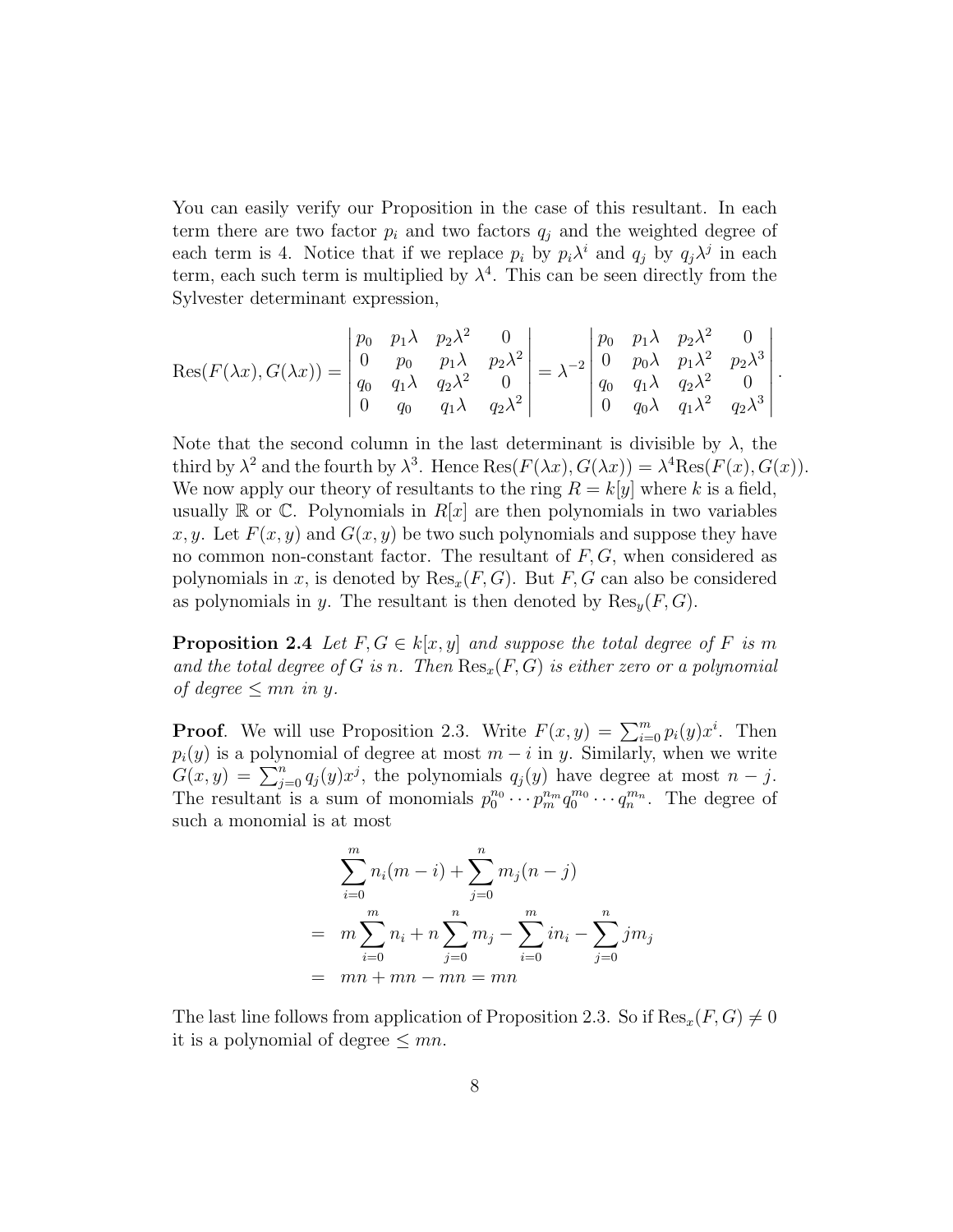Let  $F, G \in k[x, y]$  be two polynomials without common non-constant factor. Let  $x_0, y_0$  satisfy  $F(x_0, y_0) = G(x_0, y_0) = 0$ . Then  $\text{Res}_x(F, G)(y_0) = 0$  as well. Since  $\text{Res}_x(F, G)$  has degree at most mn we see that at most mn values of  $y_0$  are possible. Similarly at most mn values of  $x_0$  are possible. As a consequence the set of points  $x_0, y_0$  satisfying  $F(x_0, y_0) = G(x_0, y_0) = 0$  is at

We can phrase this alternatively. Consider two algebraic curves  $C, D$  given by the equations  $F(x, y) = 0$  and  $G(x, y) = 0$ . We shall say that C, D have a common component if F, G have non-constant common divisor  $H \in k[x, y]$ . The common component is then the curve given by the equation  $H(x, y) = 0$ . If  $F, G$  do not have a non-constant common factor we say that the curves do not have a common component.

most finite.

Any point  $x_0, y_0$  satisfying  $F(x_0, y_0) = G(x_0, y_0) = 0$  can be seen as an intersection point of  $C$  and  $D$ . So we see that two algebraic curves without common component intersect in finitely many points. We can say a bit more though.

**Theorem 2.5 (Bezout inequality)** Let  $C, D$  be two algebraic curves of degree  $m, n$  respectively. Suppose that the curves have no common component. Then the number of intersection points of  $C, D$  is at most mn.

**Proof.** We have seen that the number of intersection points is finite. Choose  $\lambda \in k$  (extend k a bit if necessary) so that the coordinate u given by  $u =$  $y + \lambda x$  has distinct values for every two intersection points of C, D. Let C, D be given by the polynomial equations  $F(x, y) = 0$  and  $G(x, y) = 0$ . Consider  $\text{Res}_x(F(x, u - \lambda x), G(x, u - \lambda x))$ . This is a non-zero polynomial of degree  $\leq mn$  in u. So it has at most mn zeros u. To every such zero there corresponds at most one intersection point by our choice of  $\lambda$ . This proves our Theorem.

qed

Finally we note that we can compute the points of intersection of two curves C, D by use of the resultant. In general, let  $F(x, y) = 0$  and  $G(x, y) = 0$ be their equations. The zeros of the resultant  $\text{Res}_x(F, G) \in k[y]$  are the  $y$ -coordinates of the points of intersection. To each such zero  $y$  we like to compute the x-coordinate(s) of the intersection points. In general this can easily be done using Gröbner basis computation, but in this case the following observation may also help.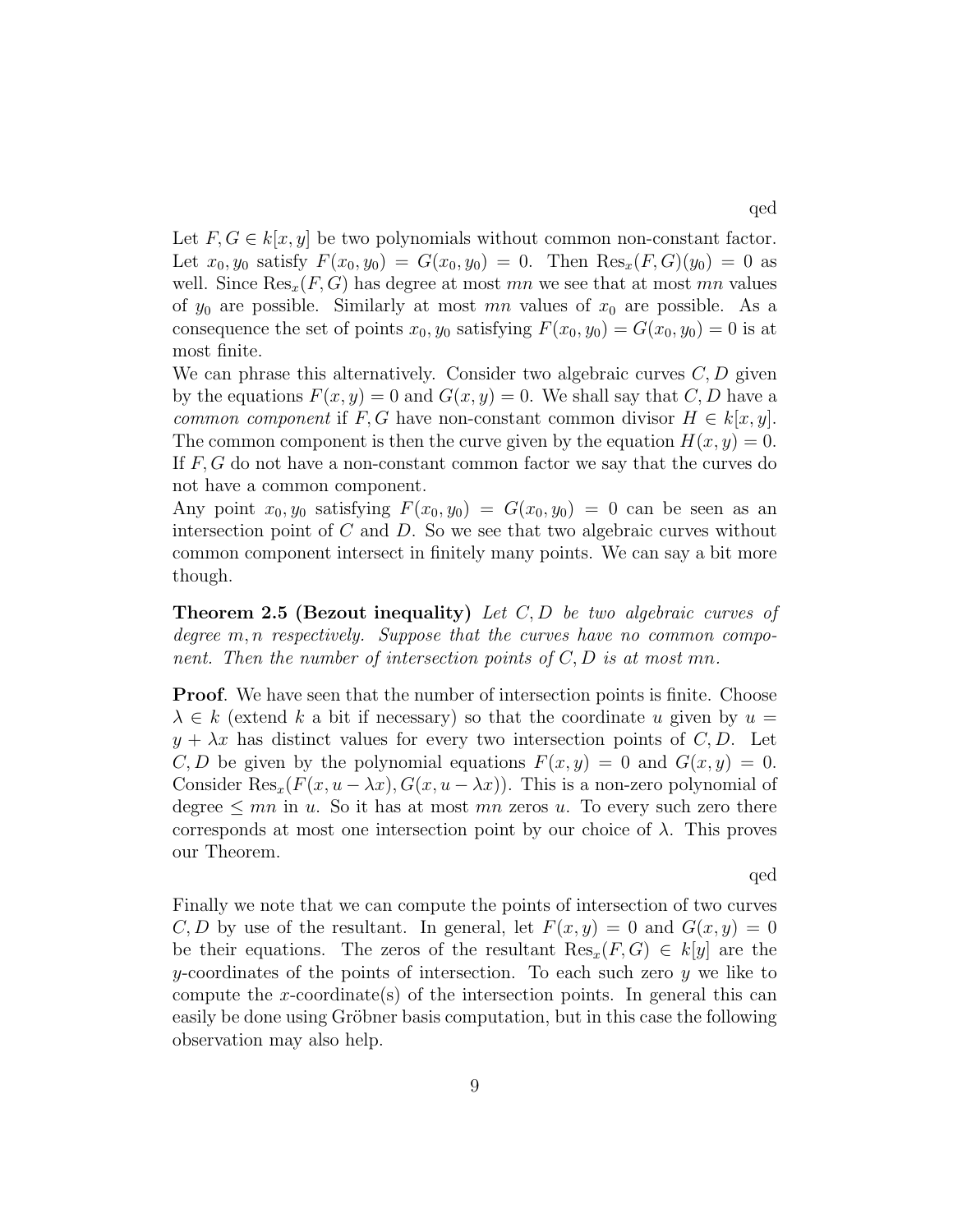**Proposition 2.6** Let  $P, Q \in R[x]$  and let  $L(P, Q)$  be the determinant of the matrix which we get from the Sylvester matrix by replacing the first row by  $(x, -1, 0, 0, \ldots, 0)$ . Then  $L(P, Q)$  is a polynomial in R[x] of degree at most 1 and it can be written in the form  $L(P,Q) = U(x)P(x) + V(x)Q(x)$  where  $U, V \in R[x]$ .

The proof is an exercise which follows exactly the same lines as the proof of Theorem 2.2.

We illustrate with an example to intersect two conics, although this particular case could be handled much more easily in a straightforward manner. We intersect the curves

$$
P(x, y) := -3 - 4x - x^2 + 6xy + 3y^2 = 0, \qquad Q(x, y) := 1 + y - x^2 + xy = 0.
$$

The resultant of P, Q reads  $-24y(y-1)(y+1)(y-2)$  so we see that the y-coordinates of the intersection points are  $0, 1, -1, 2$ . To find the corresponding  $x$  values we compute

$$
L(P,Q) = \det \begin{pmatrix} x & -1 & 0 & 0 \\ 0 & 3y^2 - 3 & 6y - 4 & -1 \\ 1 + y & y & -1 & 0 \\ 0 & 1 + y & y & -1 \end{pmatrix}
$$

which equals  $-4 + y + 5y^2 + (8y^2 - 5y - 4)x$ . It belongs to the ideal generated by  $P, Q$ . Notice that

$$
L(P,Q)|_{y=0} = -4 - 4x, \ L(P,Q)|_{y=1} = 2 - x
$$
  

$$
L(P,Q)|_{y=-1} = 9x, \ L(P,Q)|_{y=2} = 18 + 18x.
$$

From this we find the intersection points  $(-1, 0), (2, 1), (0, -1), (-1, 2)$ . We note however that this method may not always work since  $L(P,Q)$  may vanish identically when substituting values for y.

# 3 Bezout's theorem for projective curves

It turns out that Bezout's inequality is actually an equality if we take the right precautions.

Let  $C, D$  be two curves defined over  $\mathbb{R}$ . Then we must look at their complex intersection points  $C(\mathbb{C}) \cap D(\mathbb{C})$ . For example, consider the circle  $x^2 + y^2 = 2$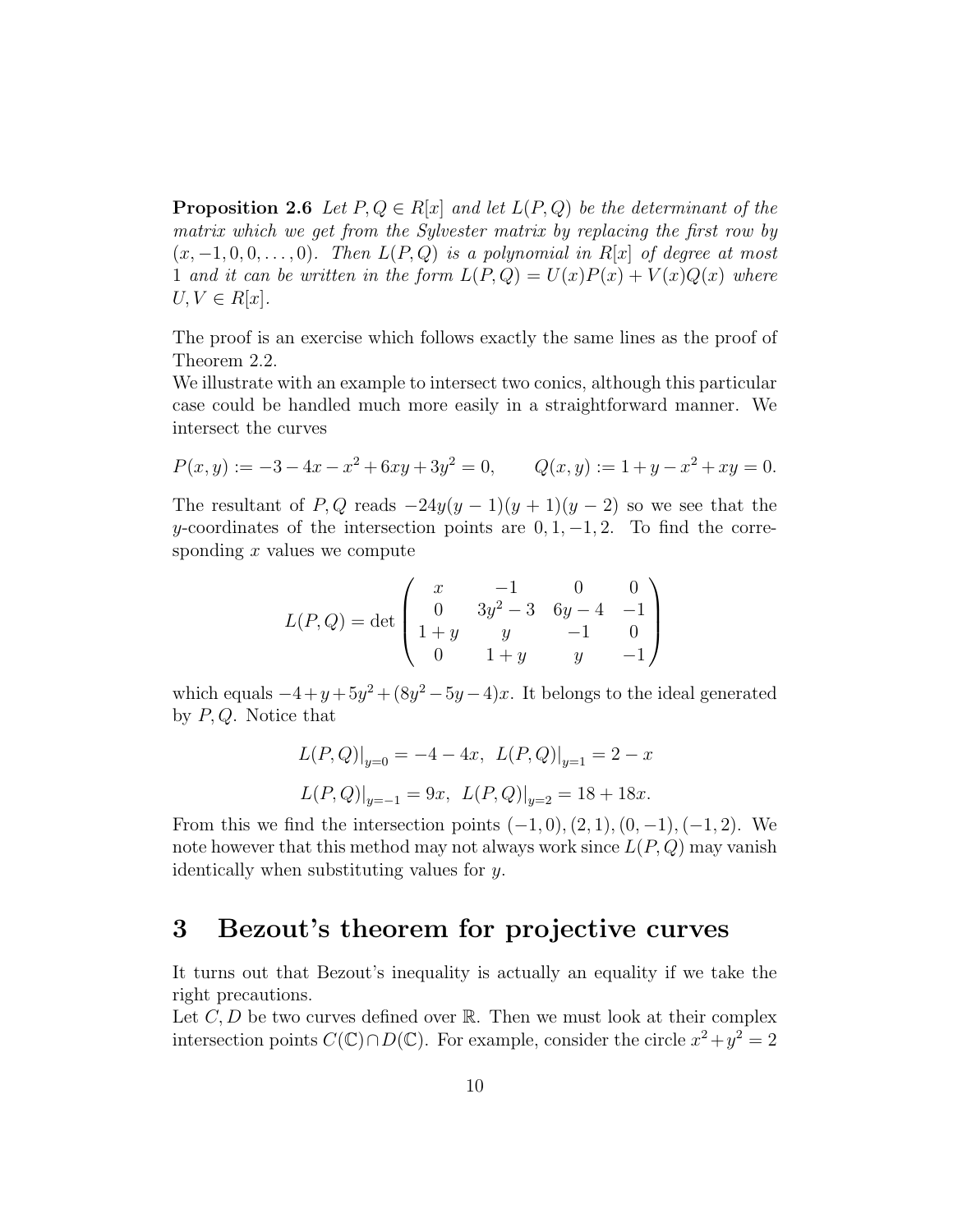intersected with the line  $y = x + 2c$ . We compute the intersection points by solving  $(x+2c)^2 + x^2 = 2$  which gives us the solutions

$$
x = -c \pm \sqrt{1 - c^2}.
$$

So in general (that is, if  $c \neq \pm 1$ ) there are two intersection points if we are willing to consider complex points. So most of the time there are two solutions, exactly the upper bound in Bezout's inequality.

Another reason for failure of a Bezout equality is the following simple one. Consider the parallel lines  $y = x$  and  $y = x + 1$ . They have clearly no intersection in the plane. However, they do have an intersection at infinity which becomes visible if we are willing to extend our (affine) plane to the projective plane.

The projective plane over a field k is defined as the set of triples  $(X, Y, Z) \in$  $k^3$ , not all zero modulo the equivalence relation

 $(X, Y, Z) \sim (X', Y', Z') \iff \exists \lambda \in k : X' = \lambda X, Y' = \lambda Y, Z' = \lambda Z.$ 

Notation  $\mathbb{P}^2(k)$ . Very often, to emphasize that we are actually looking at ratios between the three coordinates, we write a projective point as  $(X:Y:Y)$  $Z$ ).

In particular, any point of the projective plane is equivalent to at least one point of the following form:  $(x : y : 1), (x : 1 : y)$  or  $(1 : y : z)$ . The affine plane  $k^2$  (or more officially,  $\mathbb{A}^2(k)$ ) can be embedded in  $\mathbb{P}^2$  via  $(x, y) \mapsto (x :$  $y : 1$ ). The set of points not covered by this embedding, i.e. those with  $z = 0$ , is called the *line at infinity*. The embeddings  $(x, y) \mapsto (x : 1 : y)$ and  $(x, y) \mapsto (1 : x : y)$  give two more embeddings. Together these three embeddings provide us with a cover of  $\mathbb{P}^2$  with affine planes  $\mathbb{A}^2$ . We now define algebraic curves in  $\mathbb{P}^2$ .

**Definition 3.1** Let k be a field. A (plane, projective) algebraic curve defined over k is an equation of the form

$$
F(X, Y, Z) = 0
$$

where  $F \in k[X, Y, Z]$  is a homogeneous polynomial.

In the same way as with affine curves we can define points on a projective curve. Since the defining polynomial  $F$  of a projective curve is homogeneous we have  $F(\lambda x, \lambda y, \lambda z) = \lambda^n F(x, y, z)$ . Hence  $F(x, y, z) = 0 \iff$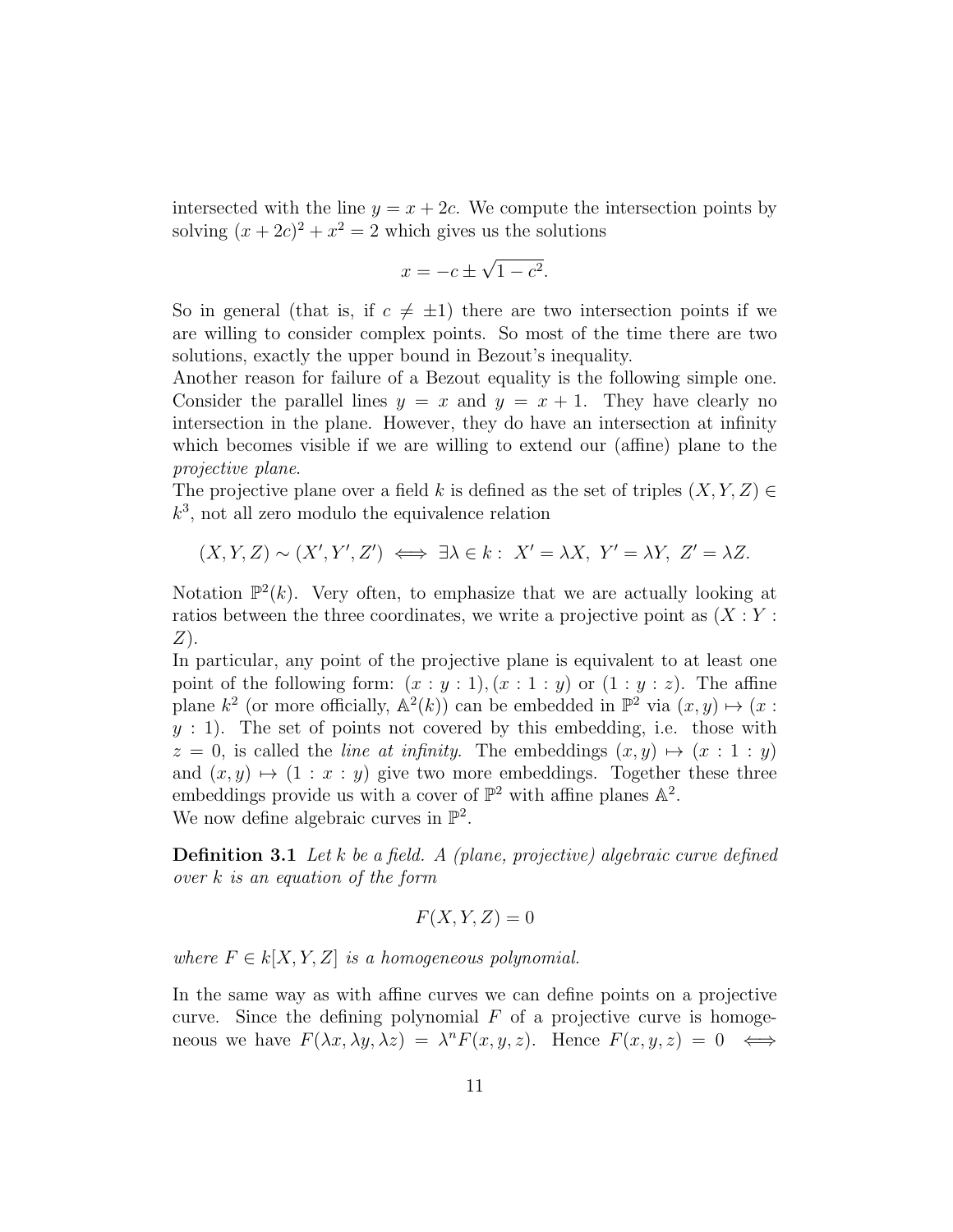$F(\lambda x, \lambda y, \lambda z) = 0$  for any non-zero  $\lambda$ . Actually, this is precisely the reason we consider homogeneous polynomials when speaking about projective algebraic curves.

Any affine curve C can be extended to a projective curve as follows. Let  $F(x, y) = 0$  be the defining equation of C and suppose it has degree n. Then we homogenize by taking the projective equation  $Z^n F(X/Z, Y/Z) = 0$ . For example, the affine curve  $y^2 = x^3 - 2x - 1$  can be extended as projective curve by writing it as  $(Y/Z)^2 = (X/Z)^3 - 2X/Z - 1$  and then multiply by  $Z^3$ , to get  $Y^2Z = X^3 - 2XZ^2 - Z^3$ . This process is called homogenization of the affine equation. We can reverse the procedure simply by setting  $X =$  $x, Y = y, Z = 1$ . In that way we discard the line at infinity.

Let us turn to our parallel affine lines  $y = x, y = x + 1$ . Projectively they can be written as  $Y = X$  and  $Y = X + Z$ . Solving these equations gives us  $Z = 0$  and  $X = Y$ . These solutions all represent the same projective point  $(1:1:0)$ , which is a point at infinity.

Consider the two affine curves  $y = x^2, y = x^2 + 1$ . Clearly they have no intersection in the affine plane. So let us homogenize to the projective curves  $YZ = X^2, YZ = X^2 + Z^2$ . Solution of this system gives us  $Z = 0, X = 0$ . So there is only one point of intersection , namely  $(0:1:0)$ . Let us put  $Y=1$ . Then we get the affine curve  $z = x^2, z = x^2 + z^2$ . In a picture,



Thus we see that the curves have 1 point of intersection, but we have higher order intersection, the curves are tangent in the point  $x = 0, z = 0$ . In order to get a Bezout equality we should also count intersection points with suitable multiplicities.

Let  $C, D$  be two plane projective algebraic curves and let P be a point in the intersection of  $C$  and  $D$ . When  $C$  and  $D$  do not have a common component we shall define an intersection multiplicity at P in the next section. We denote it by  $\nu_P(C, D)$ . It is a positive integer measuring the order of intersection of C and D at the point P. Using this intersecting multiplicity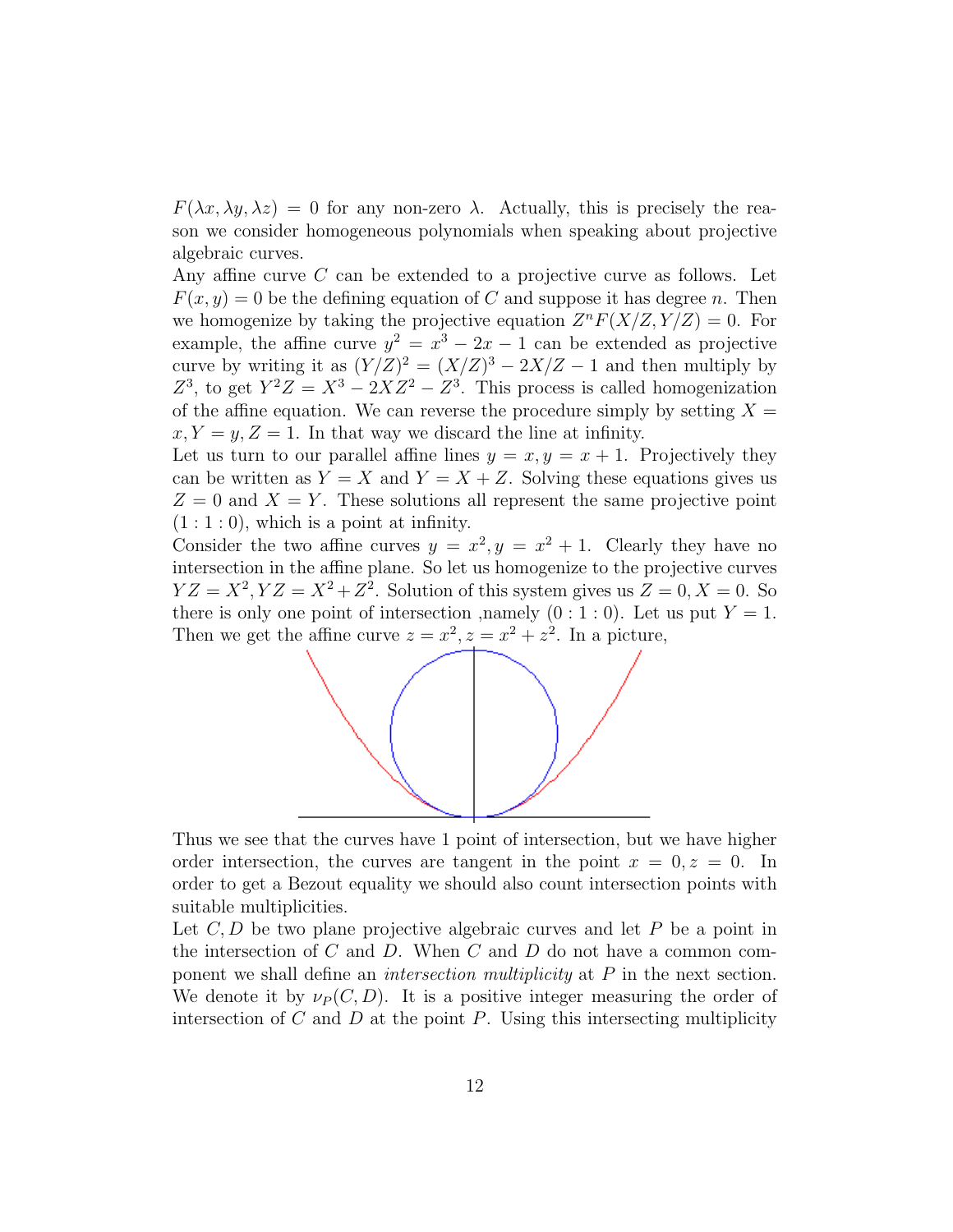we can state the following theorem.

**Theorem 3.2 (Bezout)** Let  $C, D$  be two plane projective curves defined over a field  $k$  of degrees  $m, n$ . Suppose that they have no common components. Let S be the set of intersection points  $C(\overline{k}) \cap D(\overline{k})$ . Here  $\overline{k}$  denotes the algebraic closure of k. Then

$$
\sum_{P \in S} \nu_P(C, D) = mn.
$$

Note that if we look at real or complex curves (that is,  $k = \mathbb{R}$  or  $k = \mathbb{C}$ ) then Bezout's theorem is a statement about the complex intersection points  $(\overline{k} = \mathbb{C}).$ 

## 4 Singularities and intersection multiplicities

Let C be an algebraic curve given by  $F(x, y) = 0$  and  $P = (p, q)$  a point on C. The tangent of C at the point P is given by  $(x-p)F_x(p,q)+(y-q)F_y(p,q)$ 0. Notice that this defines a straight line if and only if at least one of  $F_x(p,q), F_y(p,q)$  is non-zero. When  $F_x(p,q) = F_y(p,q) = 0$  we call P a singular point of the curve C. Here are some examples where  $(0, 0)$  is a singular point. Of course this is no restriction since we can always perform a change of coordinates such that  $P = (0, 0)$ .

To compute the singular points of an affine curve we must solve the simultaneous equations  $F(p,q) = F_x(p,q) = F_y(p,q) = 0$  in the unknowns p,q. However, since we shall often deal with projective curves, it is better to look at the projective version of this calculation.

Suppose F has degree n. We define  $\mathcal{F} = Z^n F(X/Z, Y/Z)$ . This is the homogenized version of F. Notice that

- 
$$
\mathcal{F}_X = Z^{n-1} F_x(X/Z, Y/Z), \ \mathcal{F}_Y = Z^{n-1} F_y(X/Z, Y/Z)
$$
  
-  $Z\mathcal{F}_Z = n\mathcal{F} - X\mathcal{F}_X - Y\mathcal{F}_Y$ 

Using these relations we see that finding projective singular points of the form  $(p: q: 1)$  comes down to solving

$$
\mathcal{F}_X(p,q,1) = \mathcal{F}_Y(p,q,1) = \mathcal{F}_Z(p,q,1) = 0.
$$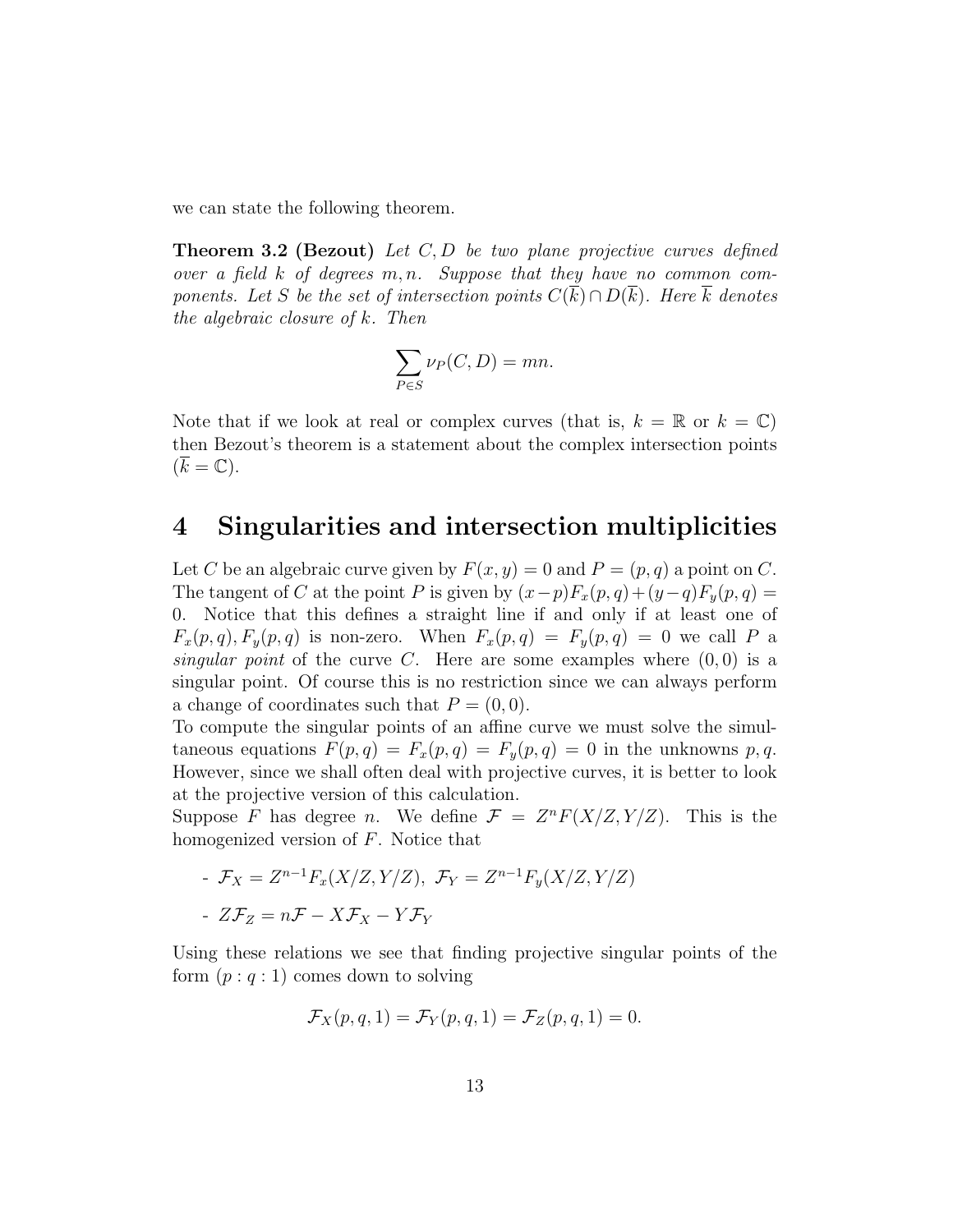Furthermore, if  $(p, q, 1)$  is a non-singular point of C the tangent line is given by

$$
X\mathcal{F}_X(p,q,1) + Y\mathcal{F}_Y(p,q,1) + Z\mathcal{F}_Z(p,q,1) = 0.
$$

Since any projective point lies in one of the three affine spaces  $Z \neq 0, Y \neq 0$ or  $X \neq 0$ , this gives us the following statement.

**Theorem 4.1** Let C be a projective curve given by the homogeneous equation  $F(X, Y, Z) = 0$ . Let  $P = (p : q : r)$  be a point on C. Then C is singular if and only if

$$
F_X(p, q, r) = F_Y(p, q, r) = F_Z(p, q, r) = 0.
$$

If  $P$  is non-singular, the tangent of  $C$  at  $P$  is given by

$$
XF_X(p,q,r) + YF_Y(p,q,r) + ZF_Z(p,q,r) = 0.
$$

Here is an example where we compute the singular points of the cardioid  $(x^{2} + y^{2} - xy)^{2} - 4(x^{2} + y^{2}) = 0$ . In homogeneous form,

$$
F(X, Y, Z) := (X^2 + Y^2 - XY)^2 - 4Z^2(X^2 + Y^2) = 0.
$$

Consider the equations

$$
F_X = 2(X^2 + Y^2 - XY)(2X - Y) - 8XZ^2 = 0
$$
  
\n
$$
F_Y = 2(X^2 + Y^2 - XY)(2Y - X) - 8YZ^2 = 0
$$
  
\n
$$
F_Z = -8Z(X^2 + Y^2) = 0
$$

From the last equation it follows that either  $Z = 0$  or  $X = \pm iY$ . In the first case our equations reduce to

$$
(X2 + Y2 - XY)(2X - Y) = 0, \qquad (X2 + Y2 - XY)(2Y - X) = 0.
$$

The assumption  $X^2 + Y^2 - XY \neq 0$  leads to  $2X - Y = 2Y - X = 0$ , hence  $X = Y = 0$ , which is no solution. Hence  $X^2 + Y^2 - XY = 0$  and we get  $X = \rho Y$  or  $X = \rho^{-1} Y$  where  $\rho$  is a primitive 6-th root of unity. So we find the points  $(\rho: 1: 0)$  and  $(\rho^{-1}: 1: 0)$ . Now suppose that  $X = iY$ . The first two equations become

$$
-2i(2i-1)Y^3 - 8iYZ^2 = 0, \qquad -i2(2-i)Y^3 - 8YZ^2 = 0.
$$

If  $Y \neq 0$  we get  $(4 + 2i)Y^2 - 8iZ^2 = 0$  and  $(-2 - 4i)Y^2 - 8Z^2 = 0$  which are conflicting equations unless  $Y = Z = 0$  which does not give a solution.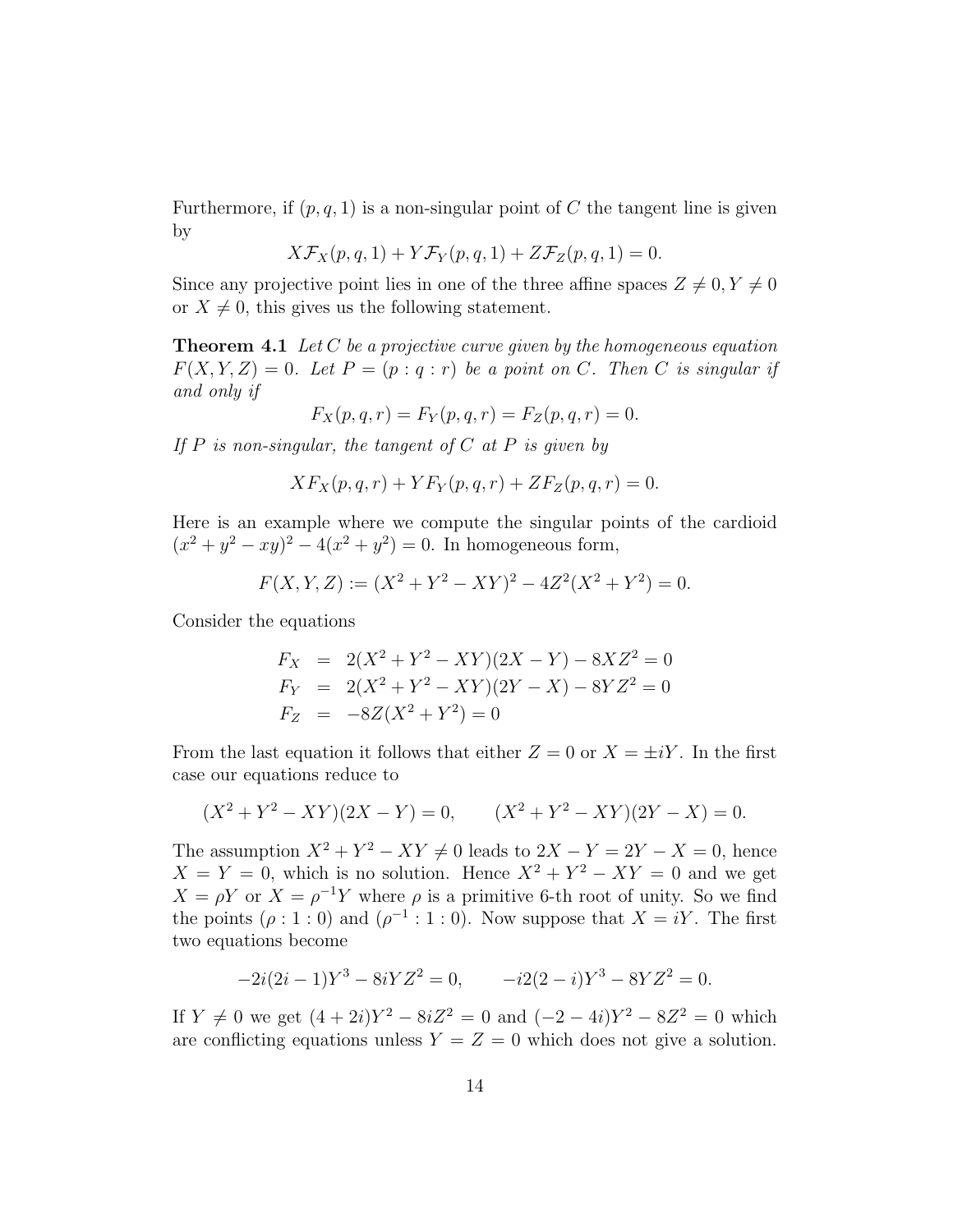We are left we the possibility  $Y = 0$  which leads us to the third singularity  $(0:0:1).$ 

For the local study of a singular point it is best to introduce affine coordinates and choose them in such a way that the singular point has coordinates  $(0, 0)$ .

**Definition 4.2** Let P be a point of an affine curve C. Choose affine coordinates such that  $P = (0, 0)$  and let  $F(x, y) = 0$  be the equation of C in these coordinates. Then the multiplicity of  $P$  is given by the degree of the lowest degree monomial occurring in F. Notation  $\nu_P(C)$ .

Notice that  $\nu_P(C) > 0$  since P is a point of C and that  $\nu_P(C) = 1$  if and only if  $P$  is a non-singular point of  $C$ .

Note that one must verify that  $\nu_P(C)$  is independent of the choice of affine coordinates.

Although singularities of curves can be quite complicated there are a number of simple types that one distinguishes. Suppose that  $P = (0, 0)$  is a singular point of the curve given by  $F(x, y) = 0$ . Here are a number of cases that may occur.

The nodal singularity. Suppose  $F = F_n + \text{terms of degree } > n$  where  $F_n$ is homogeneous of degree *n* with distinct linear factors. For example,  $F =$  $x^2 - y^2 + x^3 + 4xy^3 - y^5$  or  $F = xy(x + y) + x^5 - 2x^3y^2 + y^7$ . Locally, around P these curves look like



When  $n = 2, 3, \dots$  we speak of a double node, triple node, etc. Their multiplicity is given  $\nu_P(C) = n$ .

The cusp. Suppose  $F = ax^p - by^q + \text{higher degree terms where } p, q \geq 2, ab \neq 0$ 0,  $gcd(p, q) = 1$  and where "degree" means the weighted degree given by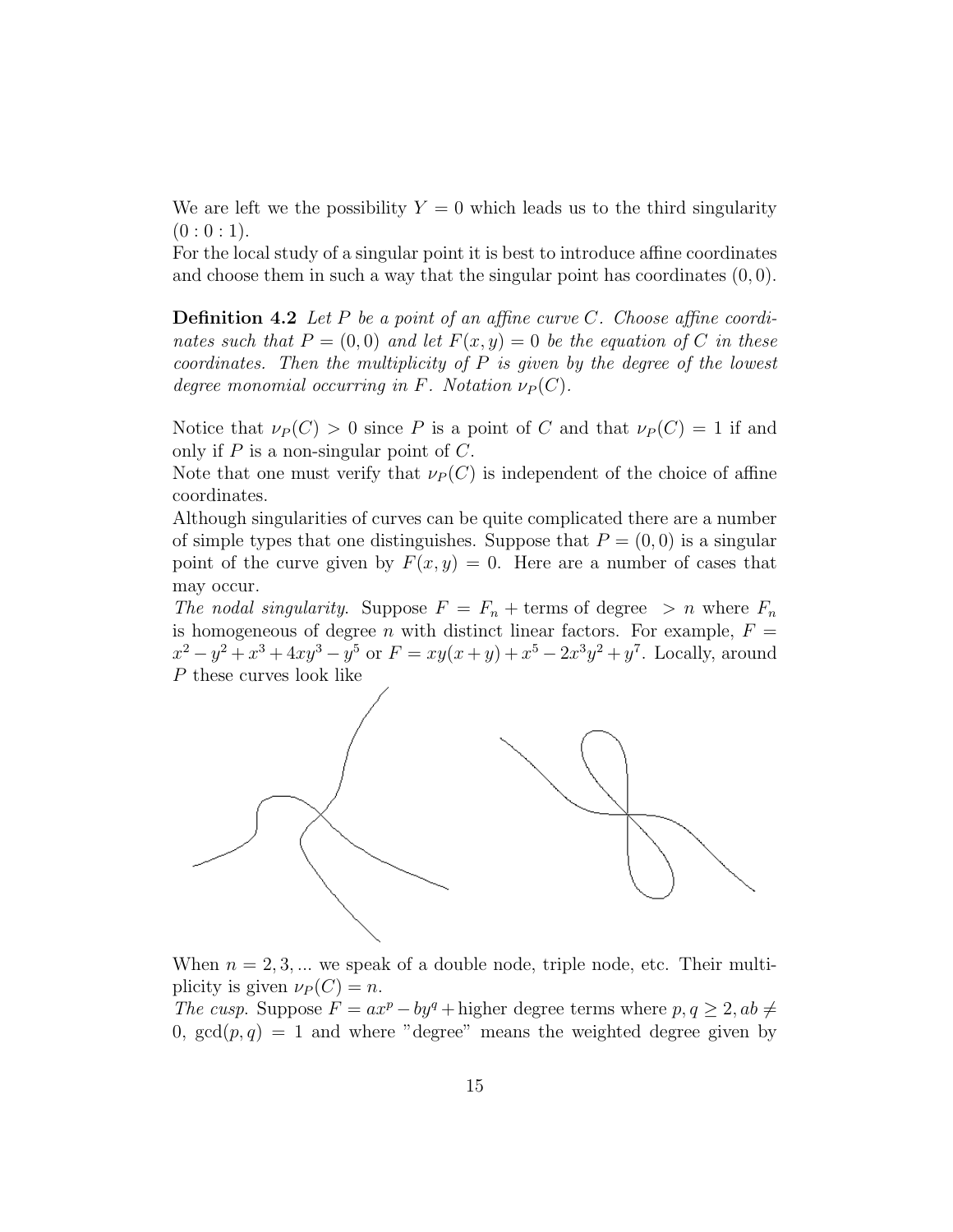$\deg(x^a y^b) = qa + pb$ . When  $p = 2, q = 3$  we say that  $(0, 0)$  is an ordinary cusp, when  $p > 2$  or  $q > 3$  we speak of a generalised cusp. The standard example is the curve given by  $y^2 = x^3$  which looks like



However, mixes of these singularities are also possible, for example the curve  $x^5 - x^2y^2 + y^4 = 0,$ 



As for intersection multiplicity we point out that we can have several types of intersection. Let  $C, D$  be two algebraic curves that intersect in a point P. Suppose first that P is a non-singular point of both C and D. When the tangents at P are different we speak of transversal intersection and it makes sense to define the intersection multiplicity as 1.

When the two tangents coincide, we can choose coordinates such that  $P =$  $(0,0)$  and the common tangent is the line  $y = 0$ . Let  $y - cx^{\gamma} + O(x^{\gamma+1}, xy) = 0$ be the local equation for C and  $y - dx^{\delta} + O(x^{\delta+1}, xy) = 0$  the local equation for D. In that case it makes sense to define the intersection multiplicity as  $\min(\gamma, \delta)$  when  $\gamma \neq \delta$ . However, when  $\gamma = \delta$  and  $c = d$  we must be more careful. For example, the curves  $y = x^2 + x^3$  and  $y = x^2 + 2x^3$  intuitively should have contact order 3, whereas  $\min(\gamma, \delta) = 2$ .

When  $P$  is a singular point on  $C$  or  $D$  or both, the situation gets more complicated. For example, when C is given by  $y - x + y^2x = 0$  and D by  $y^2 = x^3 + x^2$ , the point  $P = (0,0)$  is non-singular on C and singular on D. The curves look like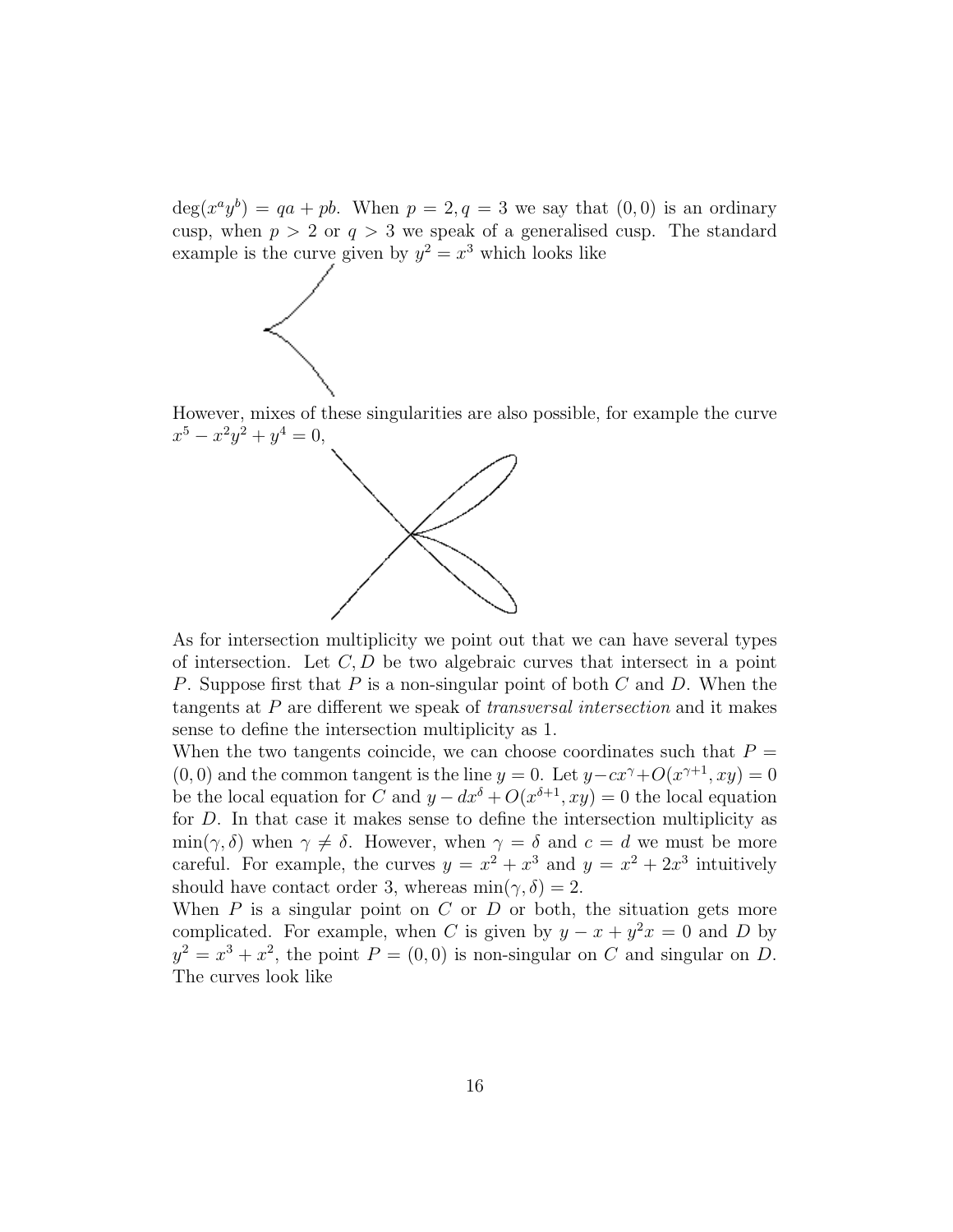

Or, when C is given by  $y^4 - x^3 = 0$  and D by  $x^2y^3 - y^2 + 2x^7 = 0$  the point  $P = (0, 0)$  is singular on both C and D. The intersecting curves look like



Intuition becomes a bit more complicated in the last example, so we give a formal definition for intersection multiplicity. Suppose that the curves  $C, D$ are defined over the field  $k$  and that they have no common components. Suppose the curves are given by  $F(x, y) = 0$  and  $G(x, y) = 0$  and that  $P=(p,q)\in k^2$ . We consider the local ring

$$
\mathcal{O}_P = \{ A(x, y) / B(x, y) \mid A, B \in k[x, y], B(p, q) \neq 0 \}.
$$

In that ring we define the ideal  $I(F, G)$  generated by  $F, G$ . The quotient ring  $\mathcal{O}_P/I(F,G)$  can be considered as a k-vector space.

Definition 4.3 Let notations be as above. The intersection multiplicity of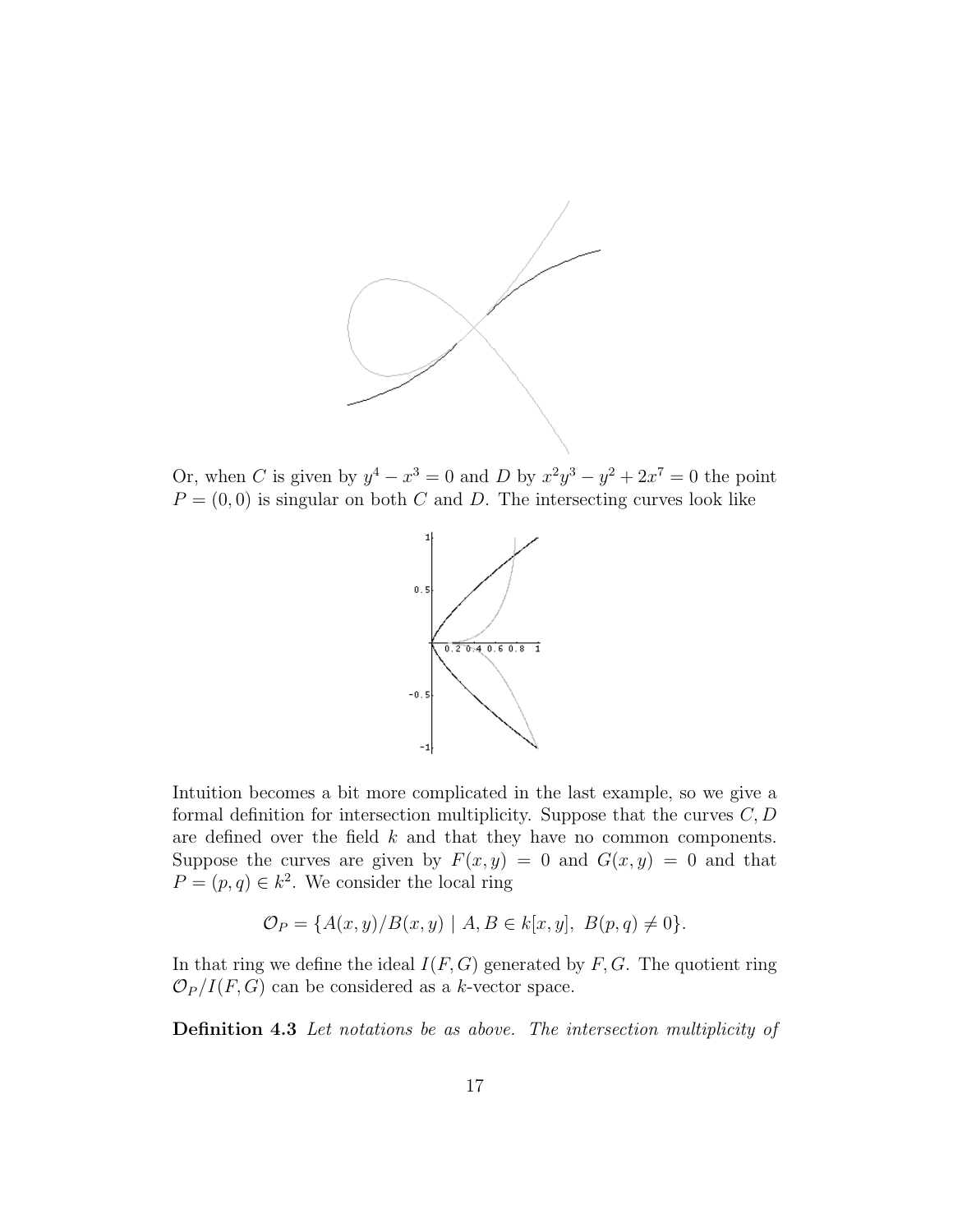$C, D$  in the point P is defined by

$$
\nu_P(C, D) = \dim_k(\mathcal{O}_P/I(F, G)).
$$

To show how this definition works, we demonstrate a few examples.

- 1. Suppose we have two straight lines that intersect in  $P = (0,0)$  in different directions. We can choose a coordinate system so that the lines are given by  $x = 0$  and  $y = 0$ . One easily checks that any element  $A(x,y)/B(x,y)$  of  $\mathcal{O}_P$  is modulo  $I(x,y)$  equivalent to  $A(0,0)/B(0,0)$ . Hence the dimension of  $\mathcal{O}_P/I(x, y)$  is one.
- 2. Suppose that  $P = (0,0)$  is non-singular on C and D and the tangents are distinct. By a proper choice of coordinates we can see to it that these tangents are given by  $x = 0$  and  $y = 0$  respectively. Then the equations read  $F(x, y) = x + \text{higher order terms and } G(x, y) =$  $y$  + higher order terms. Let us write  $F(x, y)$  in the form  $F(x, y) =$  $xF_1(x,y) + yF_2(x,y)$  where  $F_1, F_2$  are polynomials. Of course there are many ways in which this can be done, but we always have that  $F_1(0,0) = 1$  and  $F_2(0,0) = 0$  (please check). Similarly  $G(x, y) =$  $xG_1(x, y) + yG_2(x, y)$  and  $G_1(0, 0) = 0, G_2(0, 0) = 1$ . We can now solve for  $x$  and  $y$ ,

$$
x = \frac{1}{\Delta(x, y)} (FG_2 - GF_2), \quad y = \frac{1}{\Delta(x, y)} (-FG_1 + GF_1)
$$

where  $\Delta(x, y) = F_1(x, y)G_2(x, y) - F_2(x, y)G_1(x, y)$ . Notice that  $\Delta(0, 0) =$ 1, hence  $x \in I(F, G)$  and  $y \in I(F, G)$ . Thus we conclude that  $I(F, G)$  =  $I(x, y)$  and we are back again in the previous case.

3. Let C be given by  $F = y^2 - x^3 - x^2 = 0$  and D by  $G = y - x + xy^2 = 0$ . Denote the ideal  $I(F, G)$  by I. Notice that  $G - xF = y - x + x^3 + x^4$ . Hence  $y \equiv x - x^3 - x^4 \pmod{I}$ . Combining this with the first equation we get  $(x - x^3 - x^4)^2 - x^3 - x^2 \equiv 0 \pmod{I}$  and after simplification,  $x^3(-1-2x-2x^2+x^3+2x^4+x^5) \equiv 0 \pmod{I}$ . The factor between parentheses is invertible, hence  $x^3 \equiv 0 \pmod{I}$ . So  $x^3 \in I$  and this implies that  $y - x \in I$ . It is now straightforward to see that  $I(F, G) =$  $I(y-x, x^3)$  and dim  $\mathcal{O}_P/I(F, G) = 3$ .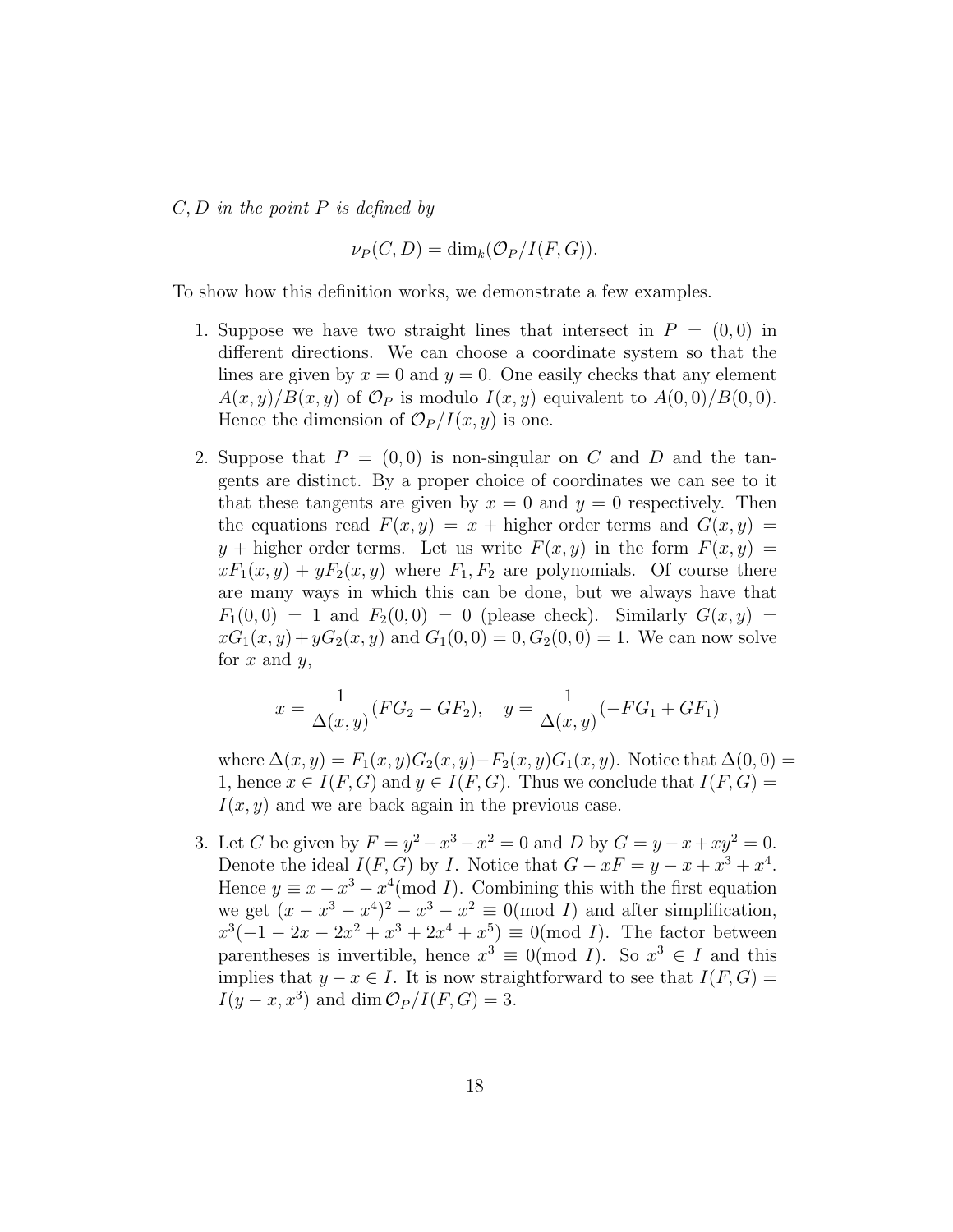#### 5 Rational parametrisation

It is well known that the circle  $x^2 + y^2 = 1$  has a parametrisation by rational functions given by

$$
x = \frac{1 - t^2}{1 + t^2}, \quad y = \frac{2t}{1 + t^2}.
$$

Conversely, given any point on the unit circle, the corresponding parameter value is given by  $(1-x)/y$ .

More generally, any non-singular algebraic curve of degree 2 can be parametrised by rational functions. We call such curves conics (from conic sections, i.e. circles, ellipses, hyperbolae, parabolae). The idea is to use the so-called chord-method. Let C be a conic and  $P = (p, q)$  a point on C. Consider the line  $L_t$  given by  $y - q = t(x - p)$ . It passes through P and has direction t. Since a line intersects a conic in two points, there is a second point of interscetion we denote by  $Q_t$ . The coordinates of  $Q_t$  depend on t in a rational way. Conversely, given any point  $Q$  on  $C$ , the direction of the line connecting P and Q is the parameter value corresponding to Q.



The question arises which algebraic curves can be parametrised rationally. So, given an algebraic curve  $F(x, y) = 0$ , do there exist non-constant rational functions  $r(t)$ ,  $s(t)$  of t such that  $F(r(t), s(t)) = 0$ ?

In general the answer is "no", as can be seen from the case of cubic curves.

**Proposition 5.1** Let  $f(x)$  be a polynomial of degree 3 with three simple zeros. Then the curve  $y^2 = f(x)$  has no rational parametrisation.

Proof. Suppose we do have a parametrisation,

$$
s(t)^2 = f(r(t)).
$$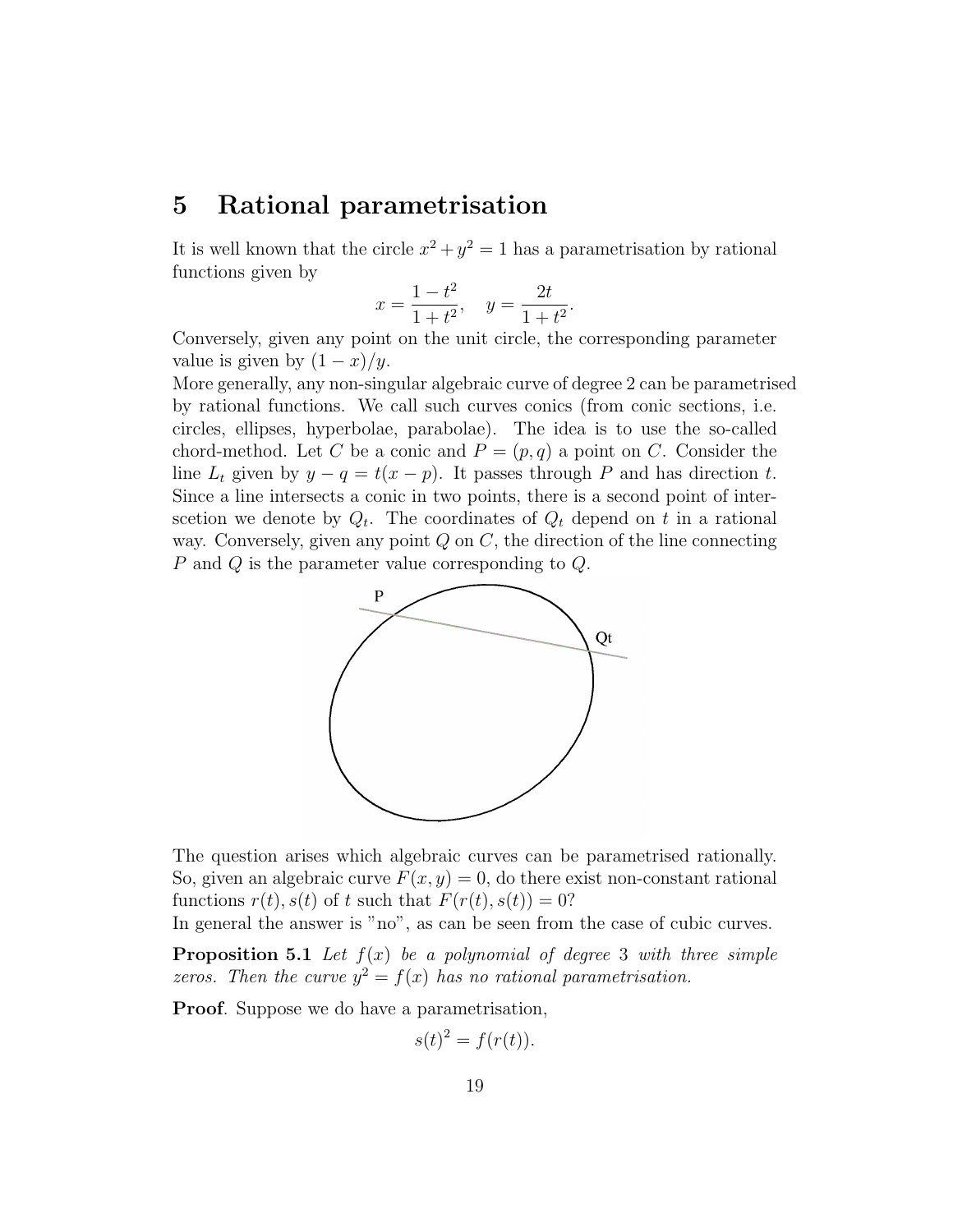We consider the rational function  $r'(t)/s(t)$ . Let a be a pole of this rational function. Then either a is a pole of  $r(t)$ , or  $s(a) = 0$ .

Suppose a is a pole of order n of  $r(t)$ . Then a is a pole of order 3n of  $f(r(t))$ and thus  $s(t)$  must have a pole of order  $3n/2$  at a. In particular we see that n must be even, say  $n = 2m$ . So  $r(t)$  has a pole of order 2m and  $s(t)$  a pole of order 3m at a. This means that  $r'(t)/s(t)$  has a zero of order  $m-1$  at a, so  $r'/s$  has no pole at a.

Suppose that  $s(a) = 0$  and that  $s(t)$  has a zero of order n at a. We differentiate  $s^2 = f(r)$  to obtain  $2ss' = f'(r)r'$ . Notice that  $f(r(a)) = s(a)^2 = 0$ . Since f has only simple zeros this means that  $f'(r(a)) \neq 0$ . Therefor, from the relation  $2ss' = f'(r)r'$  it follows that  $r'(t)$  has a zero of order  $2n - 1$  at a. Hence  $r'(t)/s(t)$  has a zero of order  $n-1$  at a, again no pole.

Since  $r'(t)/s(t)$  does not have poles in finite points a, it must be a polynomial. Let us now study its behaviour when  $t = \infty$ . Since  $r(t)$ ,  $s(t)$  is a parametrisation of  $y^2 = f(x)$  the same is true for  $\rho(\tau) = r(1/\tau)$ ,  $\sigma(\tau) = s(1/\tau)$ . By the same argument we can show that  $\rho'(\tau)/\sigma(\tau)$  has no pole in  $\tau = 0$ . Notice that  $r'(t)/s(t) = -\tau^2 \rho'(\tau)/\sigma(\tau)$ . So  $r'(t)/s(t)$  vanishes when  $t = \infty$  (i.e.  $\tau = 0$ ).

We conclude that  $r'(t)/s(t) = 0$  and hence that  $r(t)$  is constant. So we do not have a rational parametrisation.

We also show

**Proposition 5.2** The curve given by  $x^n + y^n = 1$  cannot be parametrised rationally when  $n > 2$ . In particular this means that Fermat's equation in polynomials has no non-constant solution.

Proof. We proceed in almost the same way. Suppose there is a parametrisation  $r(t)^n + s(t)^n = 1$  with non-constant rational functions  $r(t)$ ,  $s(t)$ . We consider the rational function  $r'(t)/s(t)^{n-1}$ . Suppose a is a pole of this rational function. Then either  $s(a) = 0$  or a is a pole of  $r(t)$ . Suppose the latter holds. Then from the equation it follows that  $r(t)$  and  $s(t)$  have the same pole order. Hence, because  $n-1 \geq 2$ , the quotient  $r'(t)/s(t)^{n-1}$  has no pole in a. Suppose that  $s(a) = 0$ . Then  $r(a) \neq 0$ . Differentiate the relation  $r^{n} + s^{n} = 1$  to obtain  $r^{n-1}r' + s^{n-1}s' = 0$ . Since  $r(a) \neq 0$  we see that  $r'(t)$  has a zero of order  $nord_a(s) - 1$ . Hence  $r'(t)/s(t)^{n-1}$  has zero order  $ord_a(s) - 1$ . We conclude that  $r'/s^{n-1}$  has no finite poles, so it must be a polynomial in t. Let us now look in  $t = \infty$ . Define  $\rho(\tau) = r(1/\tau), \sigma(\tau) = s(1/\tau)$ . Clearly

qed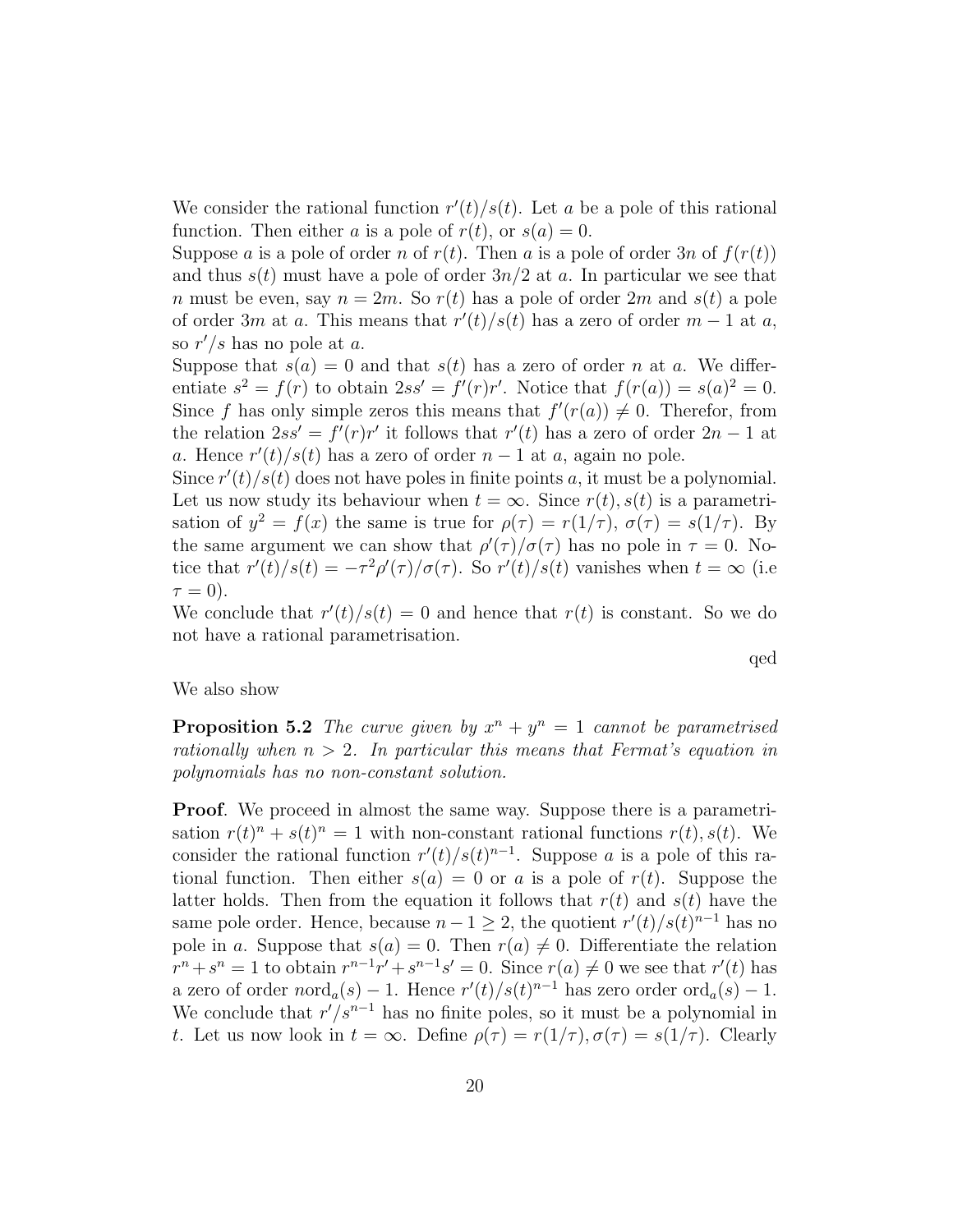this is also a parametrisation of the curve  $x^n + y^n = 1$ . Hence  $\rho'(\tau)/\sigma(\tau)^{n-1}$ has no pole in  $\tau = 0$ . Since  $r'(t)/s(t)^{n-1} = -\tau^2 \rho'(\tau)/\sigma(\tau)^{n-1}$  we see that  $r'(t)/s(t)^{n-1}$  vanishes at  $t = \infty$ . Therefore  $r'(t)/s(t)^{n-1} = 0$  and  $r(t)$  is constant. So there is no parametrisation.

qed

### 6 Rational functions and maps

Let C be a geometrically irreducible curve given by the equation  $F(x, y) = 0$ , where  $F \in k[x, y]$  is absolutely irreducible. We like to consider functions on C and do this as follows. Any polynomial  $P(x, y)$  can be considered as function on C simply by restricting its domain to C. However, the polynomial  $P(x, y)$ and any polynomial  $Q(x, y)$  such that  $P \equiv Q \pmod{F}$  will give us the same function on C. Therefore it is more natural to consider the ring

$$
\mathcal{O}_k(C) = k[x, y]/(F(x, y))
$$

and call this the *ring of regular functions* on  $C$ . The suffix  $k$  is put in  $\mathcal{O}_k$  to indicate that the polynomials are taken from  $k[x, y]$ . We drop it if the fields of definition are clear from the context. Note that  $\mathcal{O}_k(C)$  is an integral domain because  $F$  is irreducible. Its quotient field is called the field of rational functions on C. Notation:  $k(C)$ . To emphasize that the functions have their coefficients in  $k$ , we sometimes speak of the field of  $k$ -rational functions. The subfield  $k$  is called the *field of constant functions*. Note that  $k(C)$  is generated by the coordinate functions x, y on C.

**Proposition 6.1** Let notations be as above. Then the field  $k(C)$  is an extension of k of transcendence degree 1. Moreover, for any non-constant  $f \in k(C)$ the extension  $k(C)/k(f)$  is finite.

Let  $D$  be another absolutely irreducible curve defined over  $k$  by the equation  $G(x, y) = 0$ . A rational map from C to D is a pair of functions  $f, g \in k(C)$ such that  $G(f, g) = 0$ . The map is called constant if f, g are both constant and non-constant otherwise. Strictly speaking a rational map can only be seen as a map of points of  $C$  to points of  $D$  if we limit ourselves to the domain of  $f$  and  $q$ .

Furthermore, any rational map  $\psi : C \to D$  defines an embedding  $\phi^*$ :  $k(D) \to k(C)$  given by

$$
\xi \mapsto f, \qquad \eta \mapsto g
$$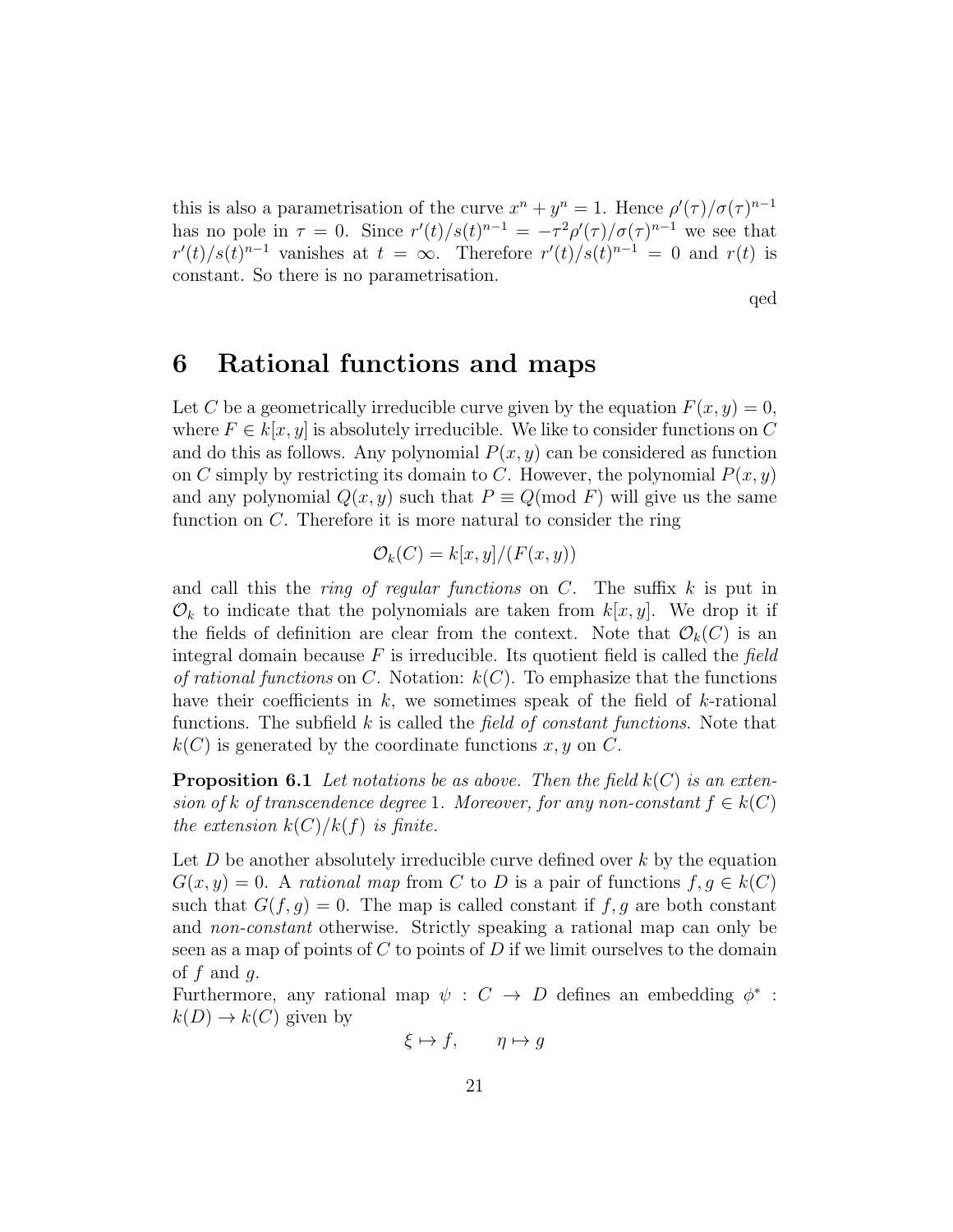where  $\xi, \eta$  are the standard coordinate functions on D. Note that  $\phi^*$  fixes the constant field k.

Conversely, any field embedding  $\phi : k(D) \to k(C)$  fixing k defines a rational map from C to D by taking  $f = \phi(\xi)$  and  $q = \phi(\eta)$ .

**Definition 6.2** Let notation be as above and let  $\psi: C \to D$  a non-constant rational map. Then the degree of the extension  $k(C)/k(f, q)$  is called the degree of the rational map  $\psi$ .

**Proposition 6.3** Let C, be absolutely irreducible curves defined over k. Let  $\psi: C \to D$  be a rational map. Suppose that its degree is one. Then there is a rational map  $\chi : D \to C$  such that  $\chi \circ \psi = id$ .

**Definition 6.4** A rational map  $\psi : C \to D$  is called a birational map if it has an inverse. The curves  $C, D$  are called birationally equivalent if there exists a birational map  $\psi: C \to D$ .

Notice that the curves  $C, D$  are birationally equivalent if and only if the function fields  $k(C)$  and  $k(D)$  are k-isomorphic. This means that there is a field isomorphism  $\phi : k(D) \to k(C)$  which fixes k.

Notice that a rational parametrisation of a curve C can be seen as a rational map from the line to  $C$ . So if an irreducible conic  $C$  is defined over k and contains a point in  $C(k)$  it is birationally equivalent over k to the line.

Similarly we can apply the chord method to a cubic curve  $C$  with a double point S. Any line through S, not tangent to the branches at the singularity, intersects C in one more point. The dependence of this point on the slope of the line gives us again a rational parametrisation.

### 7 The genus of a curve

One of the first problems in the study of absolutely irreducible algebraic curves is to find a classification for them. One such classification might be according to the degree of the curve. Although this is a reasonable idea for very low degree curves, it turns out to be unsatisfactory for higher degree curves. Instead of the degree there is a more interesting quantity, namely the genus of a curve. This is a non-negative integer that can be associated to any absolutely irreducible curve and which, most importantly, is a birational invariant.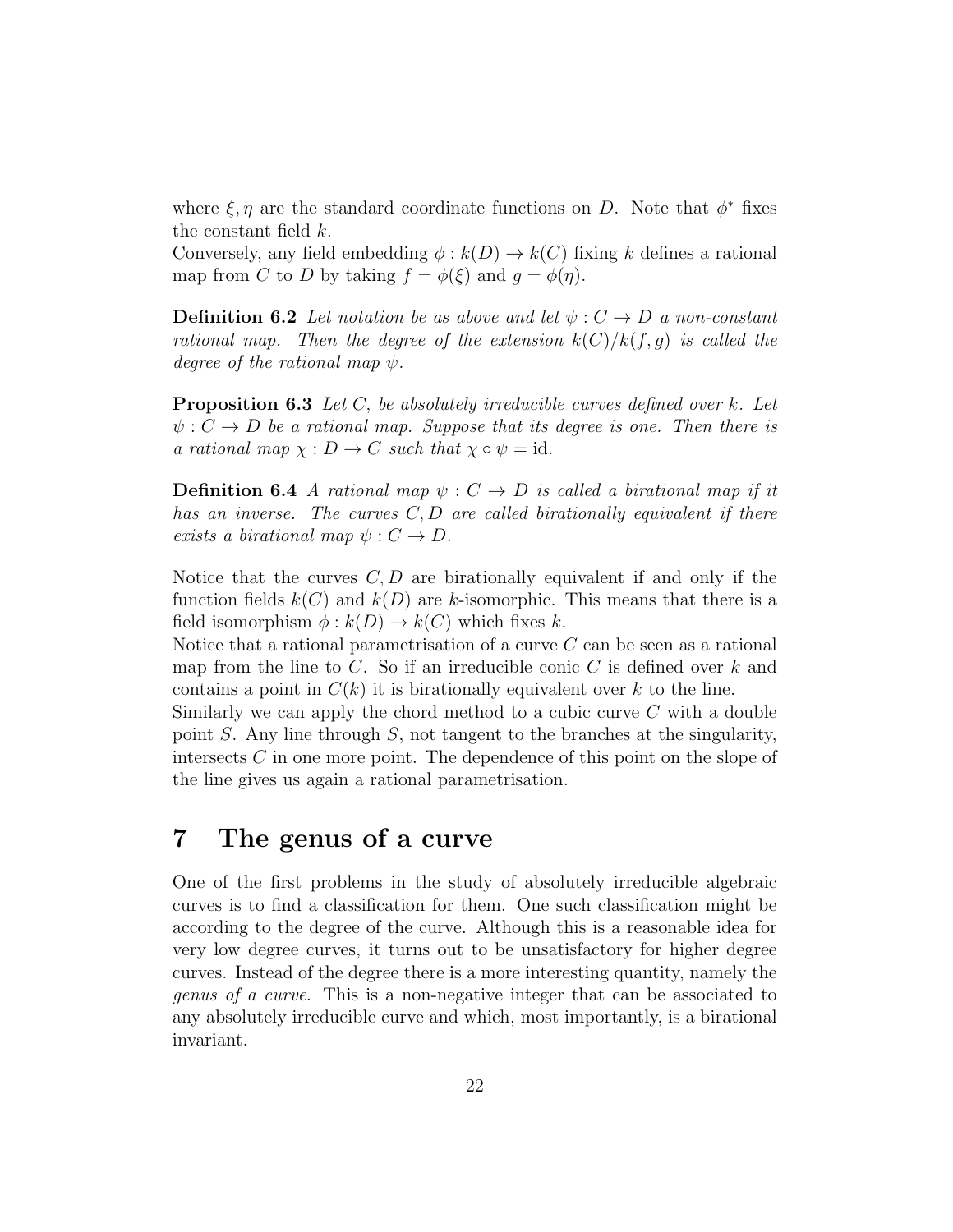To define the genus of a curve would lead us too far for this short course. We can give a number of indications. Let  $C$  be an absolutely irreducible curve of degree d. Suppose it has singular points  $S_1, \ldots, S_k$ . To any singular point we assign a certain quantity  $\delta$  which depends on the complexity of the singularity. If the singularity is an ordinary n-fold node we have  $\delta =$  $n(n-1)/2$ . For a cusp we take  $\delta = 1$ . In general  $\delta \geq \nu_P(C)(\nu_P(C)-1)/2$ where  $\nu_P(C)$  is the multiplicity of the singularity. The genus of the curve C is defined by

$$
g(C) = \frac{(d-1)(d-2)}{2} - \sum_{i=1}^{k} \delta_i
$$

where  $\delta_i$  corresponds to the singularity  $S_i$ . We mention the following theorems.

**Theorem 7.1** Let C be an absolutely irreducible curve of degree d with singular points  $S_1, \ldots, S_k$  with multiplicities  $\nu_1, \ldots, \nu_k$ . Then

$$
(d-1)(d-2) - \sum_{i=1}^{k} \nu_i (\nu_i - 1) \ge 0.
$$

Moreover, if we have equality, then  $C$  is a rational curve.

**Theorem 7.2** Suppose we have two absolutely irreducible curves  $C, D$  and a non-constant rational map  $\psi : C \to D$  then  $q(D) \leq q(C)$ . In particular the genus of a curve is a birational invariant.

We now list algebraic curves according to their degree  $d$  and make some comments on their genus.

The case  $d = 1$ . This is a straight line, no singularities and by our definition we have  $g = 0$ . For every curve C that can be parametrised rationally we have  $q(C) \leq 0$ , hence  $q(C) = 0$ .

The case  $d = 2$ . When there is no singularity the genus definition gives us  $g(C) = 0$ . This corresponds to the fact that conics can be parametrised rationally.

The case  $d = 3$ . Without singularities we have  $q(C) = 1$ . So we see immediately that nonsingular cubic curves cannot be parametrised rationally. Suppose we have a double point or cusp, then  $g(C) = 0$  and we do have a rational parametrisation.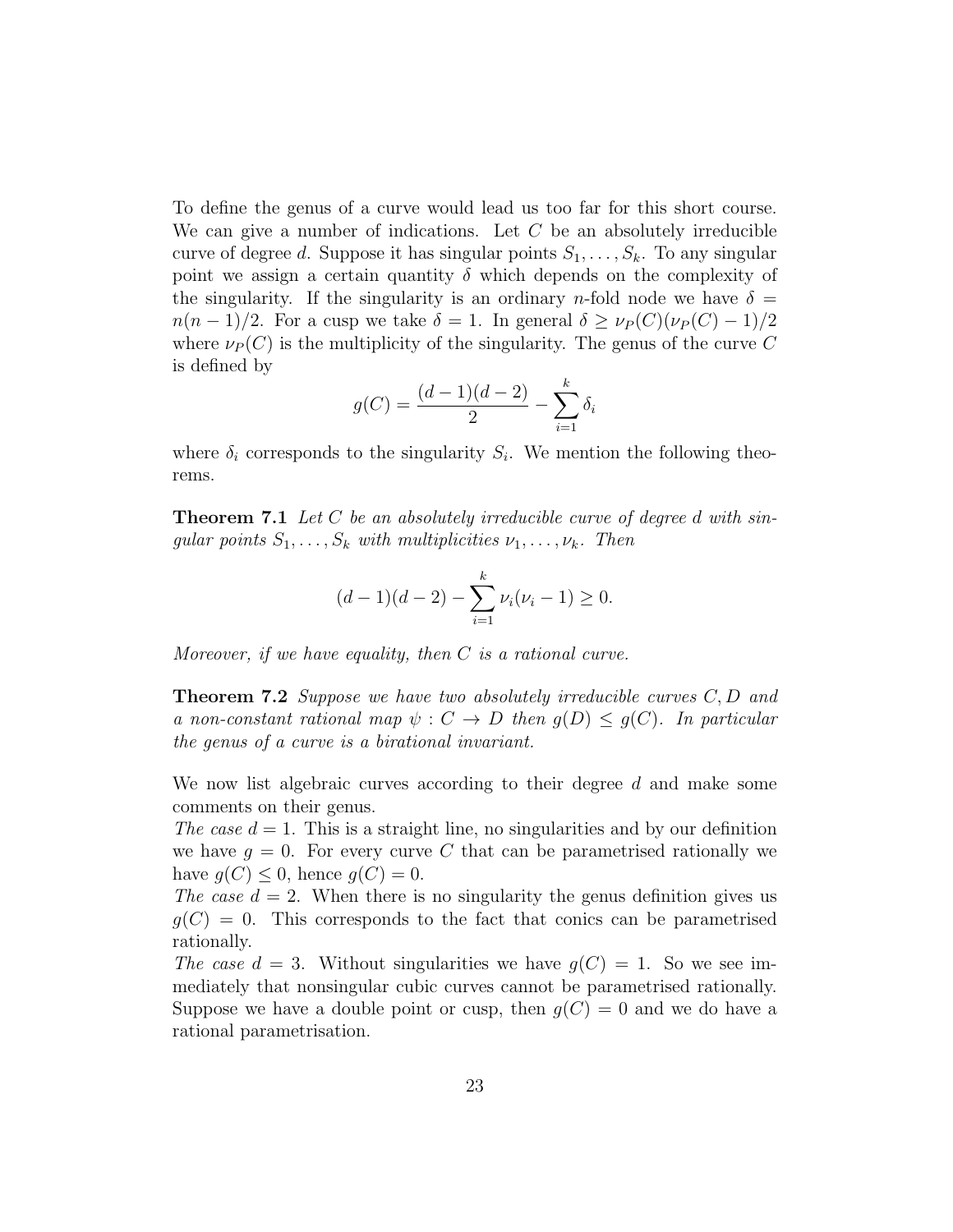The case  $d = 4$ . In general, when there is no singularity, the genus is 3. In case the curve has a double point or cusp we get  $g(C) = 2$ . Since the genus of a non-singular degree d curve equals  $(d-1)(d-2)/2$  we see that a non-singular plane curve can never have genus 2. So plane genus 2 curves always have singular points.

Only for very special values of g there exist plane non-singular curves of genus g. For the study of algebraic curves we can assume however that the singularities are only double points on the basis of the following theorem.

Theorem 7.3 Any plane absolutely irreducible curve is birationally equivalent (over  $k$ ) to a plane curve having only double points.

If one really wants to have non-singular curves that are birationally equivalent to a plane curve we should consider models in higher dimensional spaces which are obtained by blowing up the singular points.

# 8 Problems

- 1. Suppose we are given 5 distinct points  $P_1, \ldots, P_5$  in the plane, not all on a line.
	- (a) Show that there is a curve C of degree 2 (conic) which passes through them (hint: how many coefficients does an arbitrary quadratic polynomial have?).
	- (b) Suppose that three of the points  $P_i$  lie on the straight line L. Show that  $L$  is a component of  $C$ .
	- (c) It turns out that if we make the assumption that no 4 of the points  $P_i$  lie on a straight line, the conic  $C$  we found is unique. We prove this in the following manner. Suppose we have two different conics passing through the  $P_i$ . Suppose they are given by  $F(x, y) = 0$  and  $G(x, y) = 0$ . For every choice of  $\lambda, \nu$  the curve  $C_{\lambda, \nu}: \lambda F + \nu G = 0$ passes through the  $P_i$ . Show this.
	- (d) Now choose a point A on the line through  $P_1, P_2$  and choose  $\lambda, \nu$ not both zero such that  $C_{\lambda,\nu}$  passes through A. Show that  $C_{\lambda,\nu}$  is reducible and show that there are three points among the  $P_i$  that lie on a line.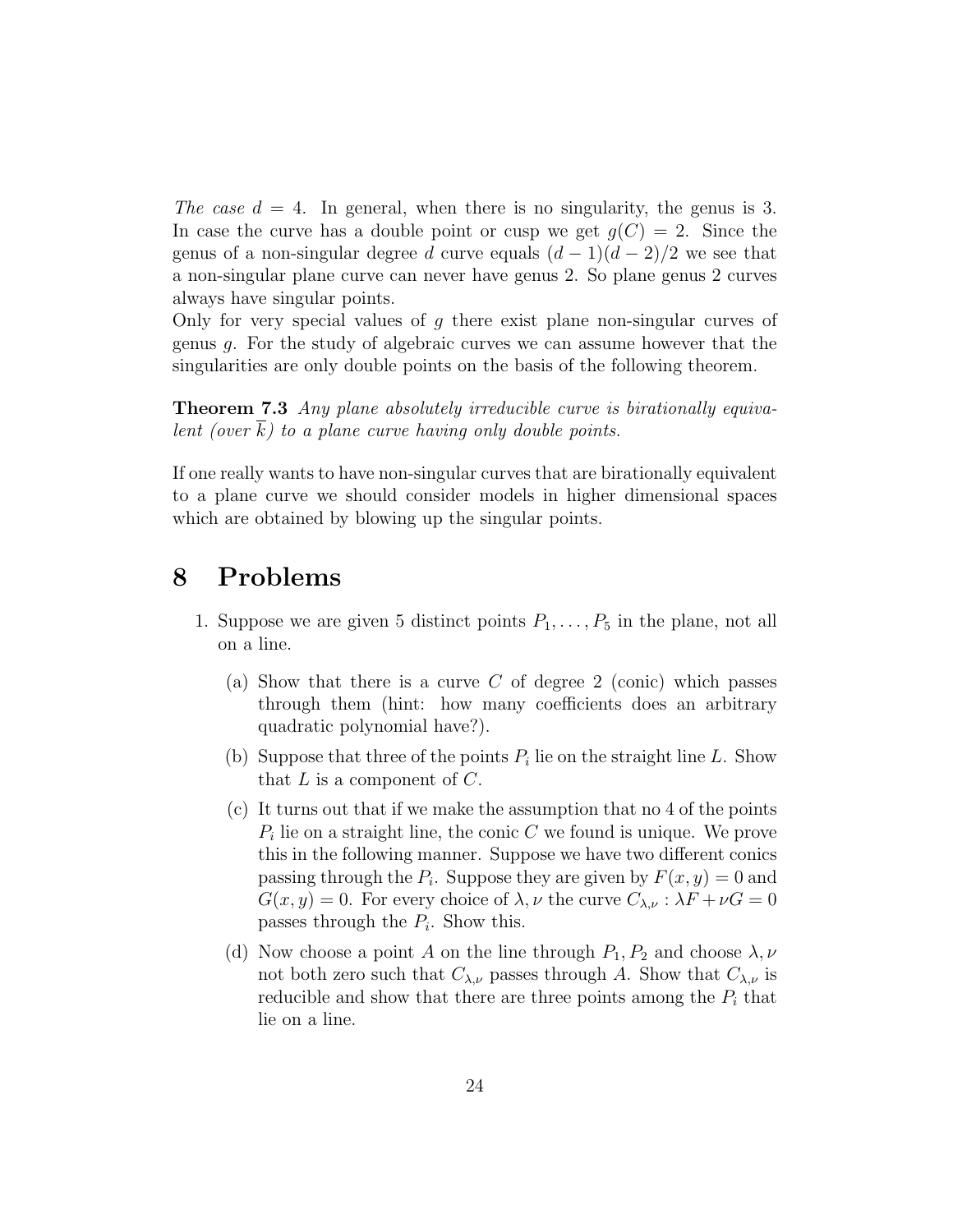- (e) Show that  $F = 0$  and  $G = 0$  represent the same curve, contradicting our assumption that they are different.
- 2. Suppose we are given 9 disctinct points  $P_1, \ldots, P_9$  in the plane, not all on a line or conic.
	- (a) Show that there is a cubic curve  $C$  passing through these points.
	- (b) Can you think of a situation where  $C$  is not uniquely determined?
	- (c) Suppose that no 7 of the points  $P_i$  lie on a conic and no 3 of them lie on a straight line. Show that the curve  $C$  is irreducible.
- 3. In this problem we prove the so-called nine point theorem:

Let  $C_1, C_2$  be two cubic curves intersecting in precisely 9 distinct points  $P_1, \ldots, P_9$ . Then every cubic curve C passing through 8 of these points also passes through the ninth

Let us suppose that C contains the points  $P_1, \ldots, P_8$ . In the following steps we show that  $P_9$  also lies on C. First we make some preparations.

- (a) Suppose a cubic curve  $D$  contains four points that lies on a straight line L. Show that L is a component of D.
- (b) Suppose a cubic curve D contains 7 points which also lie on an irreducible conic  $Q$ . Then  $Q$  is a component of  $D$ .
- (c) Using the above two parts show that of the points  $P_1, \ldots, P_9$  no 4 can lie on a straight line and no 7 points on a conic.
- (d) We now prove our theorem. Suppose  $C_1, C_2, C$  are given by the equations  $F_1 = 0, F_2 = 0, F = 0$  respectively. Since  $C_1, C_2$  intersect in exactly nine points, the polynomials  $F_1, F_2$  are linearly independent over the constant. Our proof consists in showing that F depends linearly on  $F_1, F_2$ , hence  $F = \alpha F_1 + \beta F_2$ . As a result we see that  $F$  also vanishes in  $P_9$ , i.e.  $P_9$  lies on  $C$ .

We now assume that  $F_1, F_2, F$  are linearly independent over the constants and arrive at a contradiction. For any  $\lambda, \mu, \nu$ , not all zero, we consider the cubic curve  $C(\lambda, \mu, \nu)$ :  $\lambda F_1 + \mu F_2 + \nu F = 0$ . Show that every curve  $C(\lambda, \mu, \nu)$  contains the points  $P_1, \ldots, P_8$ . We distinguish the following cases: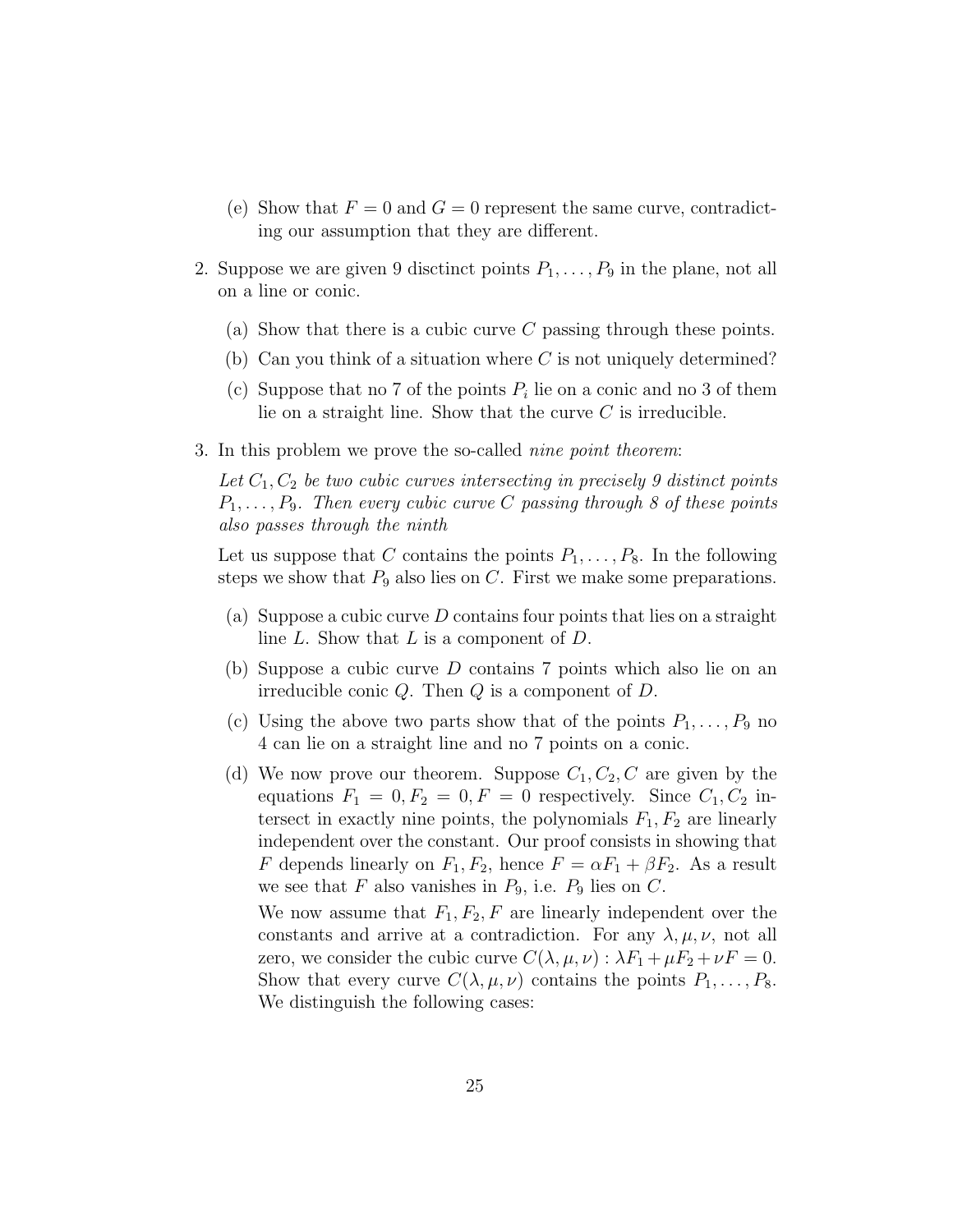- i. Three of the points  $P_1, \ldots, P_8$  lie on a straight line L. Let us assume the points are  $P_1, P_2, P_3$ . Let Q be the unique conic through the remaining five points  $P_4, \ldots, P_8$ . Choose a point  $A$  on the line  $L$  and a point  $B$  not on  $L$  and not on  $Q$ . Determine  $\lambda, \mu, \nu$ , not all zero such that  $C(\lambda, \mu, \nu)$  contains both A and B. Show that this curve is the union of  $L$  and  $Q$ and derive a contradiction.
- ii. Six of the points  $P_1, \ldots, P_8$  lie on a conic Q. Let us assume the points are  $P_1, \ldots, P_6$ . Let L be the line through the remaining points  $P_7, P_8$ . Show how we can again arrive at a contradiction.
- iii. Of the points  $P_1, \ldots, P_8$  no three lie on a line and no six lie on a conic. Choose two points  $A, B$  on the line through  $P_1, P_2$ and construct a cubic curve  $C(\lambda, \mu, \nu)$  which passes through A, B. Again derive a contradiction.
- 4. The nine point theorem can be used to prove Pascal's theorem. Roughly speaking it says the following.

Consider a hexagon whose vertices all lie on a conic. Then the three intersection points of the three pairs of opposite sides lie on a straight line.

A more precise formulation is the following one.

Let Q be a conic and let  $P_1, \ldots, P_6$  be 6 distinct points on the conic. Let  $R_1$  be the intersection of  $P_1P_2$  and  $P_4P_5$ ,  $R_2$  the intersection of  $P_2P_3$ and  $P_5P_6$  and  $R_3$  the intersection of  $P_3P_4$  and  $P_6P_1$ . Then  $R_1, R_2, R_3$ lie on one line.

Here is a picture of a sample situation.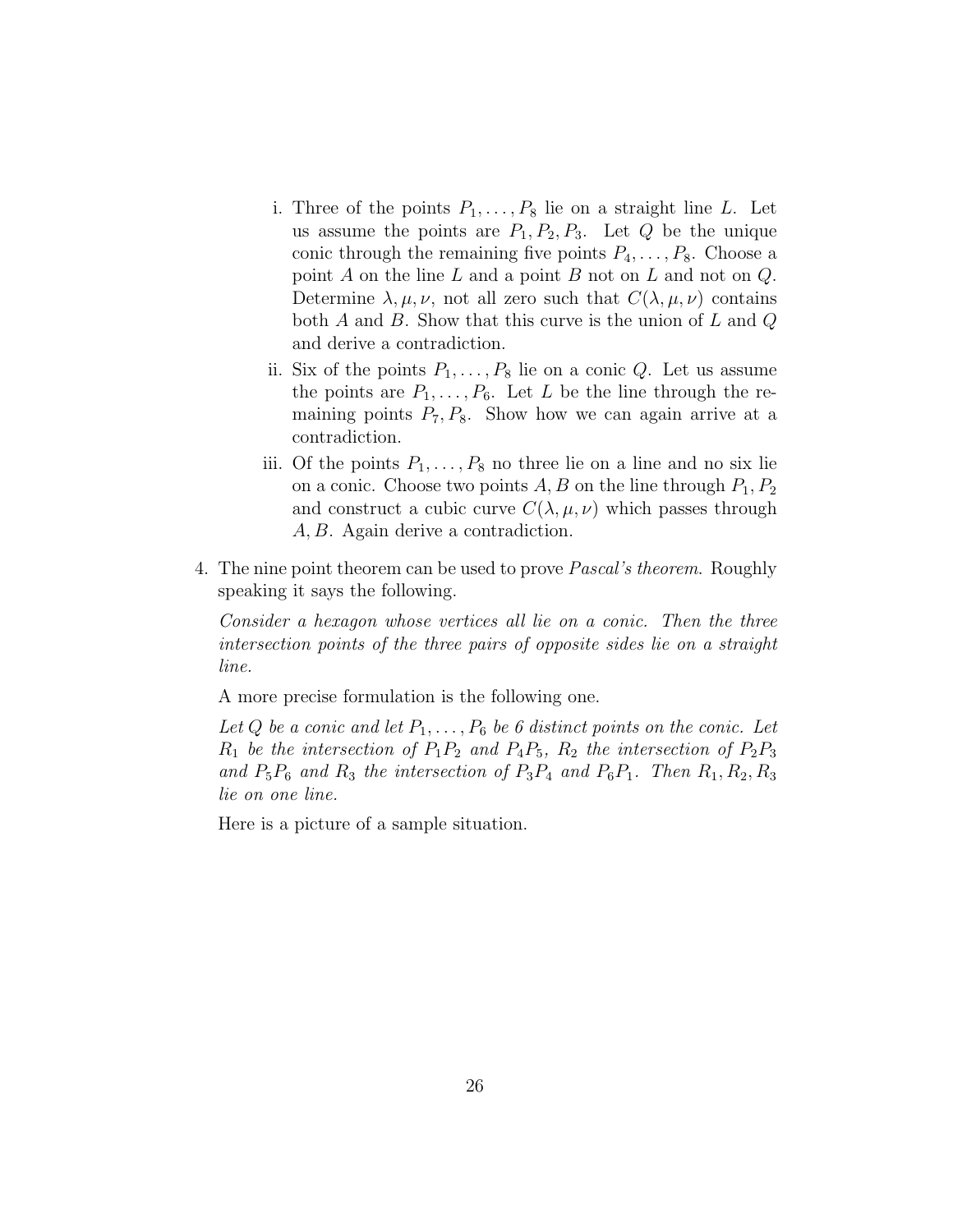

We use the nine point theorem in the notation of the previous problem. For  $C_1$  we choose the union of the lines  $P_1P_2$ ,  $P_3P_4$ ,  $P_5P_6$ , for  $C_2$  we take the union of  $P_2P_3, P_4P_5, P_6P_1$  and for C we take the union of Q and the line through  $R_1R_2$ . Now prove Pascal's theorem.

- 5. Let d be a positive integer. Suppose we are given  $d(d+3)/2$  distinct points in the plane. Show that there is at least one algebraic curve of degree  $\leq d$  passing through these points.
- 6. Let C be an irreducible curve of degree d. Let S be a set of  $d^2 + 1$ distinct points on  $C$ . Show that  $C$  is the only curve of degree  $d$  passing through these points. This shows that an algebraic curve is determined by its points if there are enough of them.
- 7. Consider the projective algebraic curves  $z^2y = x^3$  and  $z^2y x^3 + y^3 = 0$ . They are both non-singular curves. Show that they have only one point of intersection. What is the intersection multiplicity at that point?
- 8. Find the intersection points of the following pairs of projective curves.
	- (a)

$$
x(y^2 - xz)^2 - y^5 = 0
$$
  

$$
y^4 + y^3z - x^2z^2 = 0
$$

(b)

$$
x^{3} - y^{3} - 3xyz = 0
$$
  

$$
2x^{3} - 4x^{2}y - 3xy^{2} - y^{3} - 2x^{2}z = 0
$$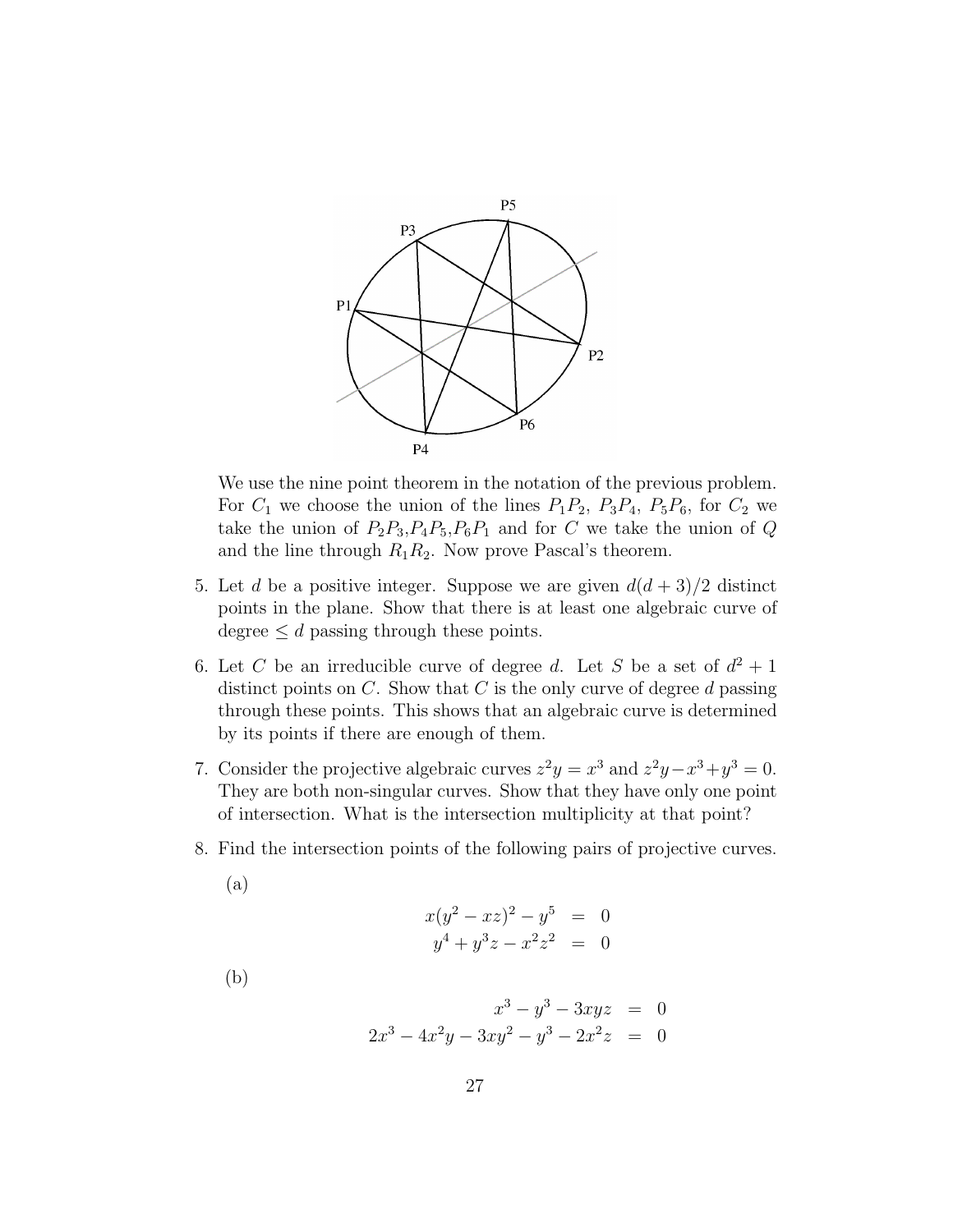(c)

$$
x^{4} + y^{4} - y^{2}z^{2} = 0
$$
  

$$
x^{4} + y^{4} - 2y^{3}z - 2x^{2}yz - xy^{2}z + y^{2}z^{2} = 0
$$

 $\overline{0}$ 

9. Find the singular points of the following projective curves.

(a) 
$$
xz^2 - y^3 + xy^2 = 0
$$
  
\n(b)  $(x + y + z)^3 - 27xyz = 0$   
\n(c)  $x^2y^2 + 36xz^2 + 24yz^3 + 108z^4 =$ 

10. For which values of  $\lambda$  is the projective curve

$$
x^3 + y^3 + z^3 - \lambda xyz = 0
$$

non-singular?

- 11. We can use the calculation of singular points to decide if an algebraic curve is irreducible. Suppose  $C$  is a reducible projective curve consisting of two distinct irreducible components  $C_1, C_2$ .
	- (a) Show that any intersection point of  $C_1, C_2$  is a singular point of C. In particular, if we have simple intersection (multiplicity 1) at a point  $P$ , show that  $P$  is a double point of  $C$ .
	- (b) Suppose that the degree of C is equal to  $d \geq 2$  and suppose that in all points of  $C_1 \cap C_2$  we have simple  $(\nu = 1)$  intersection. Show that the number of singular points of C is at least  $d-1$ .
	- (c) Determine the singular points of the curve  $D$  given by

$$
x^2y^2 + yz^3 - 4x^2z^2 + z^4 = 0
$$

and determine their nature. Conclude that D is irreducible.

12. Suppose we have a birational map from the line to a curve  $C$  given by

$$
t \mapsto R(t)/T(t), S(t)/T(t)
$$

where  $R(t), S(t), T(t) \in k[t]$  are polynomials with  $gcd(R, S, T) = 1$ , not all constant and their maximum degree is d. Show that the degree of the resulting curve is also d.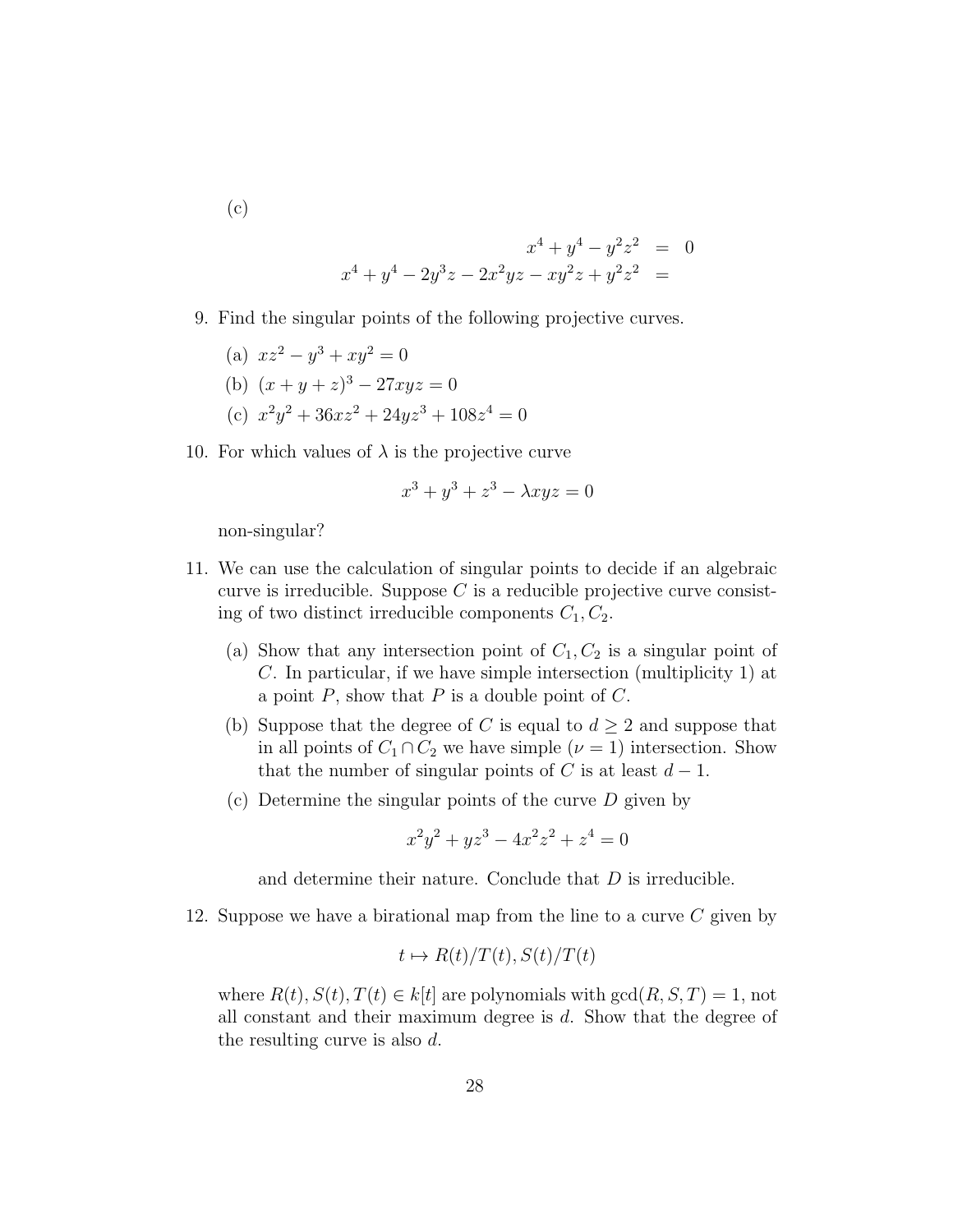- 13. Show that any projective straight line defined over  $\mathbb{Z}/p\mathbb{Z}$  contains precisely  $p + 1$  points with coordinates in  $\mathbb{Z}/p\mathbb{Z}$ .
- 14. Let p be a prime and a an integer not divisible by p. Consider the projective conic  $C_a: x^2 + y^2 = az^2$  modulo p.
	- (a) Let  $a = 1$ . Show that there are precisely  $p + 1$  points modulo p on  $C_1$ . (Hint: use chord method).
	- (b) Let a be arbitrary. Show that there is at least one point on  $C_a$ with coordinates in  $\mathbb{Z}/p\mathbb{Z}$ . (Hint: how many distinct values are there for  $x^2 \pmod{p}$ , and for  $a - y^2 \pmod{p}$ ?
	- (c) Show that there are precisely  $p + 1$  points on  $C_a$ .
- 15. How many points does  $\mathbb{P}^2(\mathbb{Z}/p\mathbb{Z})$  contain?
- 16. Count the number of solutions of  $y^2 \equiv x^3 x \pmod{p}$  for  $p = 3, 5, 7, 11, 13$ and verify if the Hasse inequality is satisfied. Can you explain the answer when  $p \equiv -1 \pmod{4}$ ? (we are given that  $-1$  is not a square modulo p if  $p \equiv -1 \pmod{4}$ .
- 17. Use the chord method to determine all rational points on the curve  $x^2 - 3xy + 3y^2 - x - y = 0.$
- 18. Consider  $y^2 = x^3 + 17$  in the unknowns  $x, y \in \mathbb{Q}$ . The solutions  $P =$  $(-1, 4)$  and  $Q = (-2, 3)$  are given.
	- (a) Check for all integers x with  $|x| < 10$  if there exists  $y \in \mathbb{Z}$  such that  $y^2 = x^3 + 17$ .
	- (b) Draw the line through P, Q and intersect with  $y^2 = x^3 + 17$ . Determine the third point of intersection R.
	- (c) Change the sign of the y-coordinate of R and repeat the construction with the new point and Q.
	- (d) Determine the third point of intersection of the tangent in Q with  $y^2 = x^3 + 17$ . Do the same with P.
- 19. Here we describe a construction due to Fermat to construct rational points on curves of the for  $y^2 = x^4 + A$ . Given two points  $(x_1, y_1)$  and  $(x_2, y_2)$  construct a parabola  $y = x^2 + \alpha x + \beta$  passing through these points. Then intersect it with  $y^2 = x^4 + A$ .